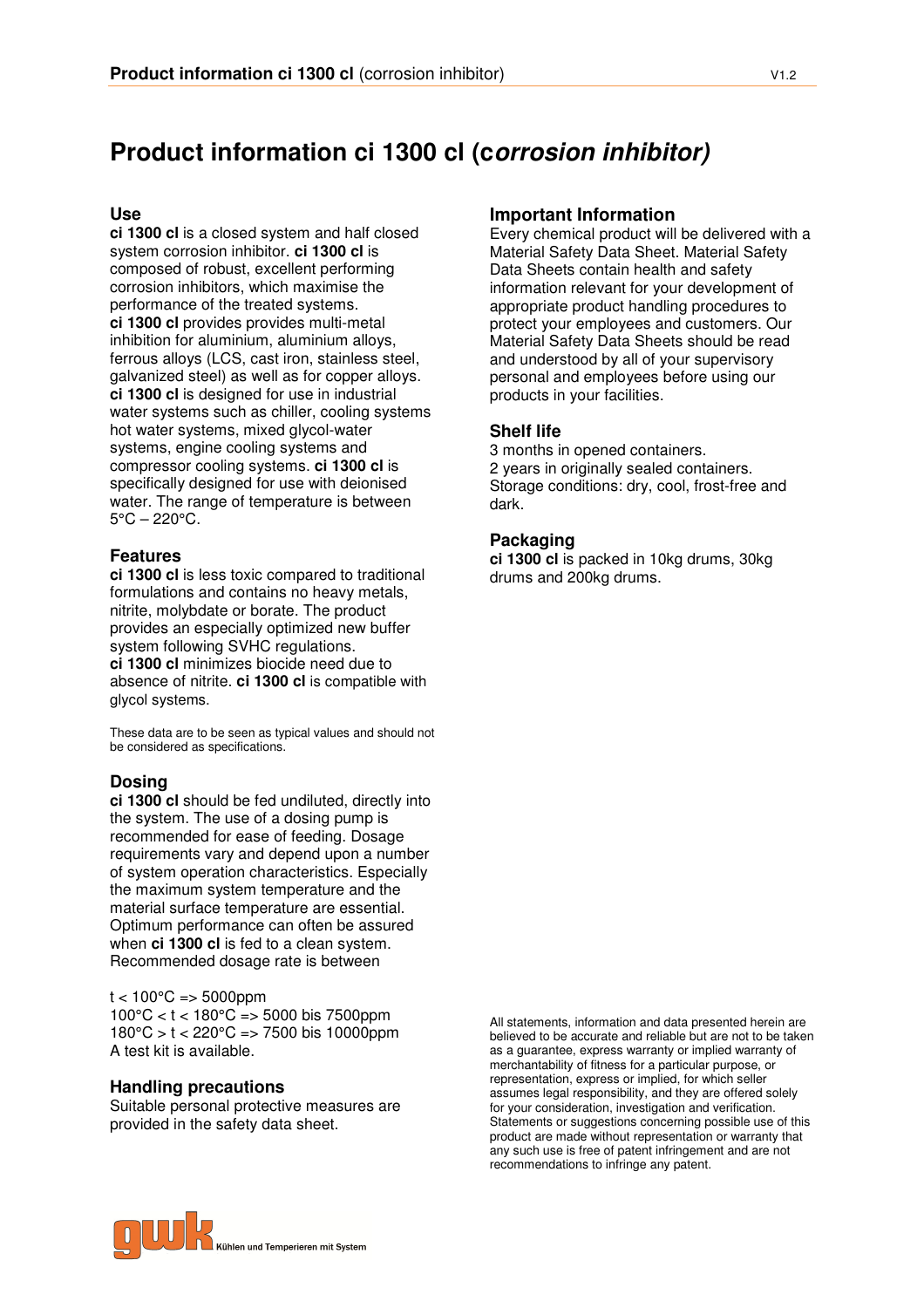| <b>Safety data sheet</b> | Revision Date: 11.12.2018 |
|--------------------------|---------------------------|
|                          | Print Datum: 22.08.2018   |
|                          |                           |
| ci 1300 cl               | Version: 2.2              |

## **Conforms to EU Regulation 1907/2006/EC as amended.**

## **SECTION 1: Identification of the substance/mixture and of the company/undertaking**

**1.1 Product identifier** Trade name : ci 1300 cl

**1.2 Relevant identified uses of the substance or mixture and uses advised against** Use of the Substance/Mixture : Corrosion inhibitor.

| 1.3 Details of the supplier of the safety data<br>sheet<br>gwk Gesellschaft Wärme Kältetechnik mbH<br>Scherl 10 | 1.4 Emergency telephone number<br>Emergency call Berlin +49 (0) 30 30686700 |
|-----------------------------------------------------------------------------------------------------------------|-----------------------------------------------------------------------------|
| D-58540 Meinerzhagen<br>Germany                                                                                 | <b>Product Information</b><br>Contact your local gwk representative         |
|                                                                                                                 |                                                                             |
| info@gwk.com                                                                                                    |                                                                             |

## **SECTION 2: Hazards identification**

## **2.1 Classification of the substance or mixture**

#### **Classification (REGULATION (EC) No 1272/2008)**

| Corrosive to metals, Category 1      | H290: May be corrosive to metals.                           |
|--------------------------------------|-------------------------------------------------------------|
| Skin corrosion, Category 1A          | H314: Causes severe skin burns and eye damage.              |
| Serious eye damage, Category 1       | H318: Causes serious eye damage.                            |
| Skin sensitisation, Category 1       | H317: May cause an allergic skin reaction.                  |
| Chronic aquatic toxicity, Category 3 | H412: Harmful to aquatic life with long lasting<br>effects. |

## **2.2 Label elements**

## **Labelling (REGULATION (EC) No 1272/2008)**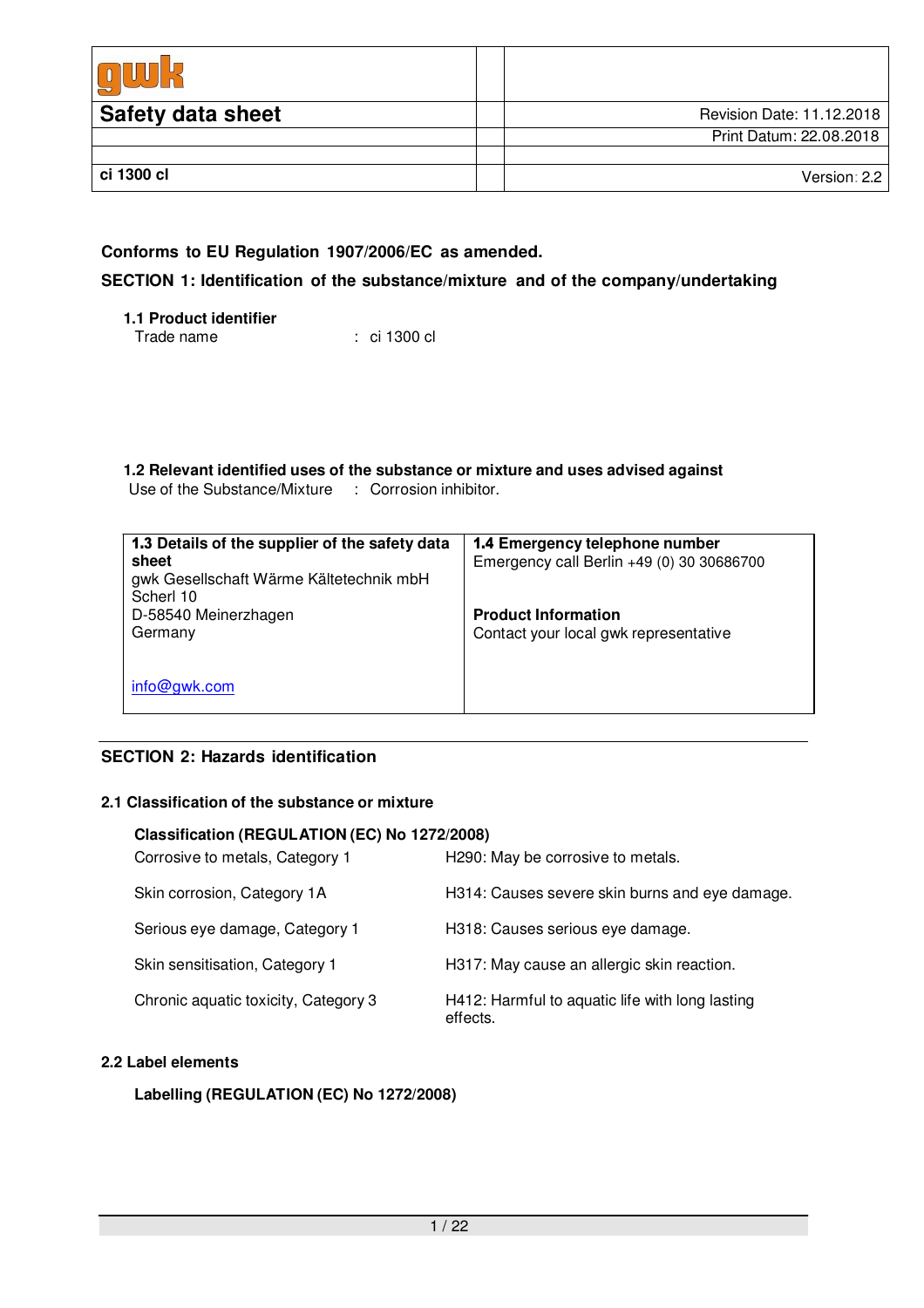| <b>Safety data sheet</b> | Revision Date: 11.12.2018 |
|--------------------------|---------------------------|
|                          | Print Datum: 22.08.2018   |
|                          |                           |
| ci 1300 cl               | Version: 2.2              |

| Hazard pictograms        |                                                                                                                                                                                                                                                                                                                                                                                                                                                                                                     |
|--------------------------|-----------------------------------------------------------------------------------------------------------------------------------------------------------------------------------------------------------------------------------------------------------------------------------------------------------------------------------------------------------------------------------------------------------------------------------------------------------------------------------------------------|
| Signal word              | Danger                                                                                                                                                                                                                                                                                                                                                                                                                                                                                              |
| <b>Hazard statements</b> | H290<br>May be corrosive to metals.<br>H314<br>Causes severe skin burns and eye damage.<br>H317<br>May cause an allergic skin reaction.<br>H412<br>Harmful to aquatic life with long lasting effects.                                                                                                                                                                                                                                                                                               |
| Precautionary statements | <b>Prevention:</b>                                                                                                                                                                                                                                                                                                                                                                                                                                                                                  |
|                          | P261<br>Avoid breathing dust/fume/gas/mist/vapours/spray.<br>P273 Avoid release to the environment.<br>P280 Wear protective gloves/ protective clothing/eye<br>protection/face protection.                                                                                                                                                                                                                                                                                                          |
|                          | <b>Response:</b>                                                                                                                                                                                                                                                                                                                                                                                                                                                                                    |
|                          | P303 + P361 + P353 IF ON SKIN (or hair): Take off<br>immediately all contaminated clothing. Rinse skin with<br>water/shower.<br>P304 + P340 + P310 IF INHALED: Remove person to fresh<br>air and keep comfortable for breathing. Immediately call a<br>POISON CENTER/doctor.<br>$P305 + P351 + P338 + P310$ IF IN EYES: Rinse cautiously<br>with water for several minutes. Remove contact lenses, if<br>present and easy to do. Continue rinsing. Immediately call a<br>POISON CENTER/doctor.<br>. |

Hazardous components which must be listed on the label:

potassium hydroxide Reaction mass of trisodium 2-(hydroxyphosphinato)succinate and pentasodium 1- (hydroxyphosphinato)butane-1,2,3,4-tetracarboxylate 1H-Benzotriazole, 4(or 5)-methyl-, potassium salt SODIUM MERCAPTOBÉNZOTHIAZOLE

### **2.3 Other hazards**

This substance/mixture contains no components considered to be either persistent, bioaccumulative and toxic (PBT), or very persistent and very bioaccumulative (vPvB) at levels of 0.1% or higher.

## **SECTION 3: Composition/information on ingredients**

#### **3.2 Mixtures**

## **Hazardous components**

| Chemical name | CAS-No. | $\cdots$<br>Classification | Concentration        |
|---------------|---------|----------------------------|----------------------|
|               | EC-No.  |                            | $\frac{1}{6}$<br>W/W |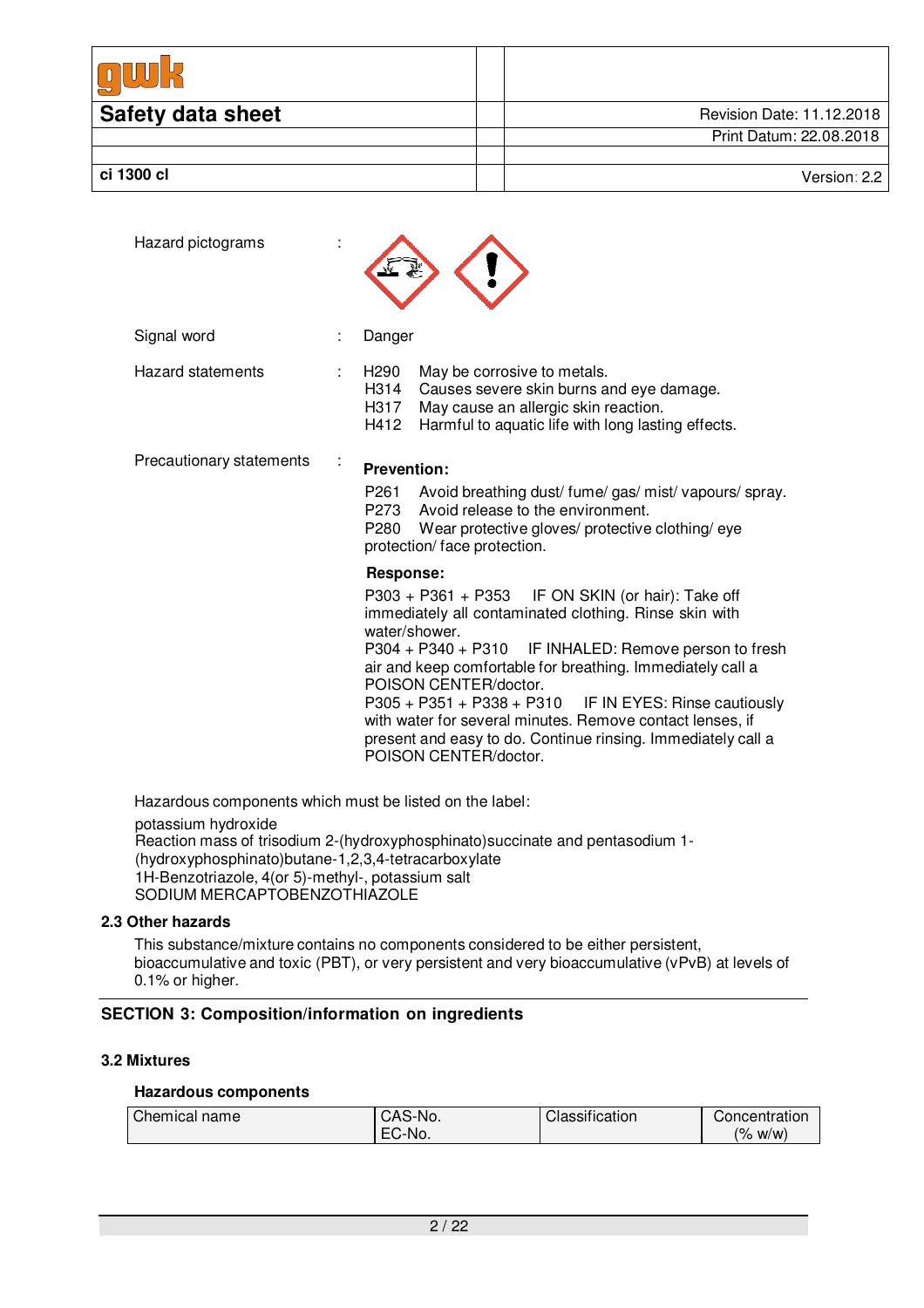| <b>Safety data sheet</b> | Revision Date: 11.12.2018 |
|--------------------------|---------------------------|
|                          | Print Datum: 22.08.2018   |
|                          |                           |
| ci 1300 cl               | Version: 2.2              |

|                                                                | Registration number         |                            |                   |
|----------------------------------------------------------------|-----------------------------|----------------------------|-------------------|
| potassium hydroxide                                            | 1310-58-3                   | Acute Tox. 4; H302         | $>= 5 - < 10$     |
|                                                                | $215 - 181 - 3$             | Skin Corr. 1A; H314        |                   |
|                                                                | 01-2119487136-33-           | Met. Corr. 1; H290         |                   |
| Reaction mass of trisodium 2-                                  | <b>XXXX</b><br>Not Assigned | Skin Sens. 1; H317         | $>= 5 - < 10$     |
| (hydroxyphosphinato) succinate                                 | 701-079-0                   |                            |                   |
| and pentasodium 1-                                             | 01-2120227654-56-           |                            |                   |
| (hydroxyphosphinato) butane-                                   | <b>XXXX</b>                 |                            |                   |
| 1,2,3,4-tetracarboxylate                                       |                             |                            |                   |
| 1H-Benzotriazole, 4(or 5)-methyl-,                             | 64665-53-8                  | Acute Tox. 4; H302         | $>= 3 - 5$        |
| potassium salt                                                 | 265-002-8                   | Skin Corr. 1; H314         |                   |
|                                                                |                             | Eye Dam. 1; H318           |                   |
|                                                                |                             | Aquatic Chronic 2;         |                   |
|                                                                |                             | H411                       |                   |
| Hexanoic acid, 6,6',6"-(1,3,5-                                 | 135043-69-5                 | Skin Irrit. 2; H315        | $>= 2.5 - 5$      |
| triazine-2,4,6-triyltriimino)tris-,                            |                             | Eye Irrit. 2; H319         |                   |
| tripotassium salt                                              |                             |                            |                   |
| 2-Propenoic acid polymer with 2-                               | 110224-99-2                 | Eye Irrit. 2; H319         | $>= 1 - 2.5$      |
| methyl-2-[(1-oxo-2-                                            |                             | Aquatic Chronic 3;         |                   |
| propenyl)amino]-1-                                             |                             | H412                       |                   |
| propanesulfonic acid monosodium<br>salt and sodium phosphonate |                             | Aquatic Chronic 3;<br>H412 |                   |
| <b>SODIUM</b>                                                  | 2492-26-4                   | Met. Corr. 1; H290         | $>= 0.1 - < 0.25$ |
| <b>MERCAPTOBENZOTHIAZOLE</b>                                   | 219-660-8                   | Skin Corr. 1C; H314        |                   |
|                                                                | 01-2119493018-35-           | Eye Dam. 1; H318           |                   |
|                                                                | <b>XXXX</b>                 | Skin Sens. 1; H317         |                   |
|                                                                |                             | Aquatic Acute 1;           |                   |
|                                                                |                             | H400                       |                   |
|                                                                |                             | Aquatic Chronic 1;         |                   |
|                                                                |                             | H410                       |                   |

For explanation of abbreviations see section 16.

## **SECTION 4: First aid measures**

## **4.1 Description of first aid measures**

| General advice          | Move out of dangerous area.<br>Consult a physician.<br>Show this safety data sheet to the doctor in attendance.<br>Do not leave the victim unattended.                                                                      |
|-------------------------|-----------------------------------------------------------------------------------------------------------------------------------------------------------------------------------------------------------------------------|
| If inhaled              | $:$ Move to fresh air.<br>If breathed in, move person into fresh air.<br>Keep patient warm and at rest.<br>If unconscious, place in recovery position and seek medical<br>advice.<br>If symptoms persist, call a physician. |
| In case of skin contact | : Remove contaminated clothing. If irritation develops, get                                                                                                                                                                 |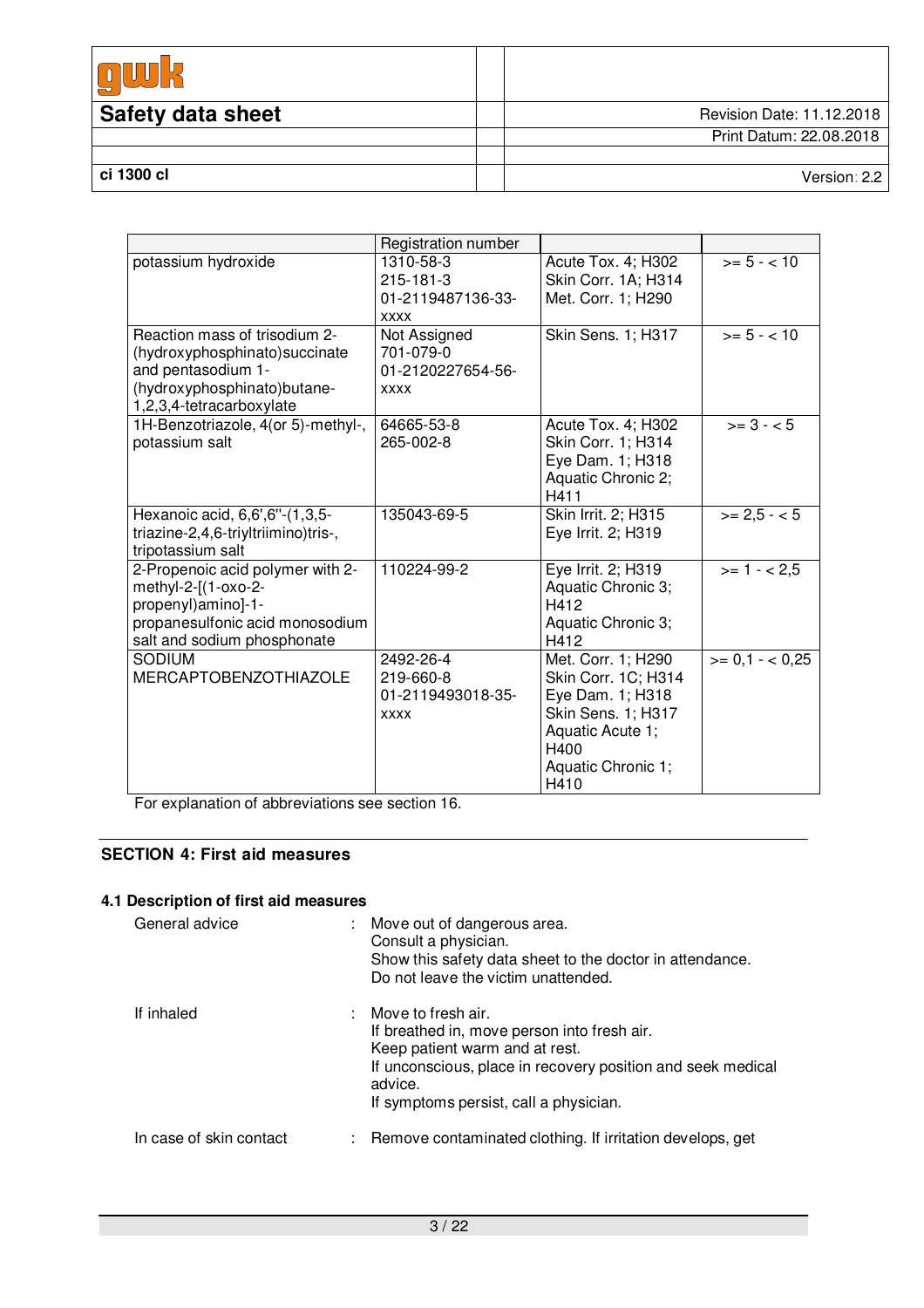| <b>Safety data sheet</b> | Revision Date: 11.12.2018 |
|--------------------------|---------------------------|
|                          | Print Datum: 22.08.2018   |
|                          |                           |
| ci 1300 cl               | Version: 2.2              |

|                        | If on skin, rinse well with water.<br>Wash contaminated clothing before re-use.                                                                                                                                                            |
|------------------------|--------------------------------------------------------------------------------------------------------------------------------------------------------------------------------------------------------------------------------------------|
| In case of eye contact | : In the case of contact with eyes, rinse immediately with plenty<br>of water and seek medical advice.<br>Continue rinsing eyes during transport to hospital.<br>Remove contact lenses.<br>Protect unharmed eye.                           |
| If swallowed           | : Get medical attention immediately.<br>Do NOT induce vomiting.<br>Rinse mouth with water.<br>Do not give milk or alcoholic beverages.<br>Never give anything by mouth to an unconscious person.<br>If symptoms persist, call a physician. |

medical attention.

## **4.2 Most important symptoms and effects, both acute and delayed**

| Symptoms     | : No symptoms known or expected.                                                             |
|--------------|----------------------------------------------------------------------------------------------|
| <b>Risks</b> | : May cause an allergic skin reaction.<br>Causes serious eye damage.<br>Causes severe burns. |

## **4.3 Indication of any immediate medical attention and special treatment needed**

| Treatment | No hazards which require special first aid measures. |
|-----------|------------------------------------------------------|

## **SECTION 5: Firefighting measures**

| 5.1 Extinguishing media                                   |                                                                                                                                                                             |
|-----------------------------------------------------------|-----------------------------------------------------------------------------------------------------------------------------------------------------------------------------|
| Suitable extinguishing media                              | : Use extinguishing measures that are appropriate to local<br>circumstances and the surrounding environment.<br>Water spray<br>Foam<br>Carbon dioxide (CO2)<br>Dry chemical |
| Unsuitable extinguishing<br>media                         | : High volume water jet                                                                                                                                                     |
| 5.2 Special hazards arising from the substance or mixture |                                                                                                                                                                             |
| Specific hazards during<br>firefighting                   | : Do not allow run-off from fire fighting to enter drains or water<br>courses.                                                                                              |
| Hazardous combustion<br>products                          | : potassium oxide<br>Carbon monoxide<br>Carbon dioxide (CO2)                                                                                                                |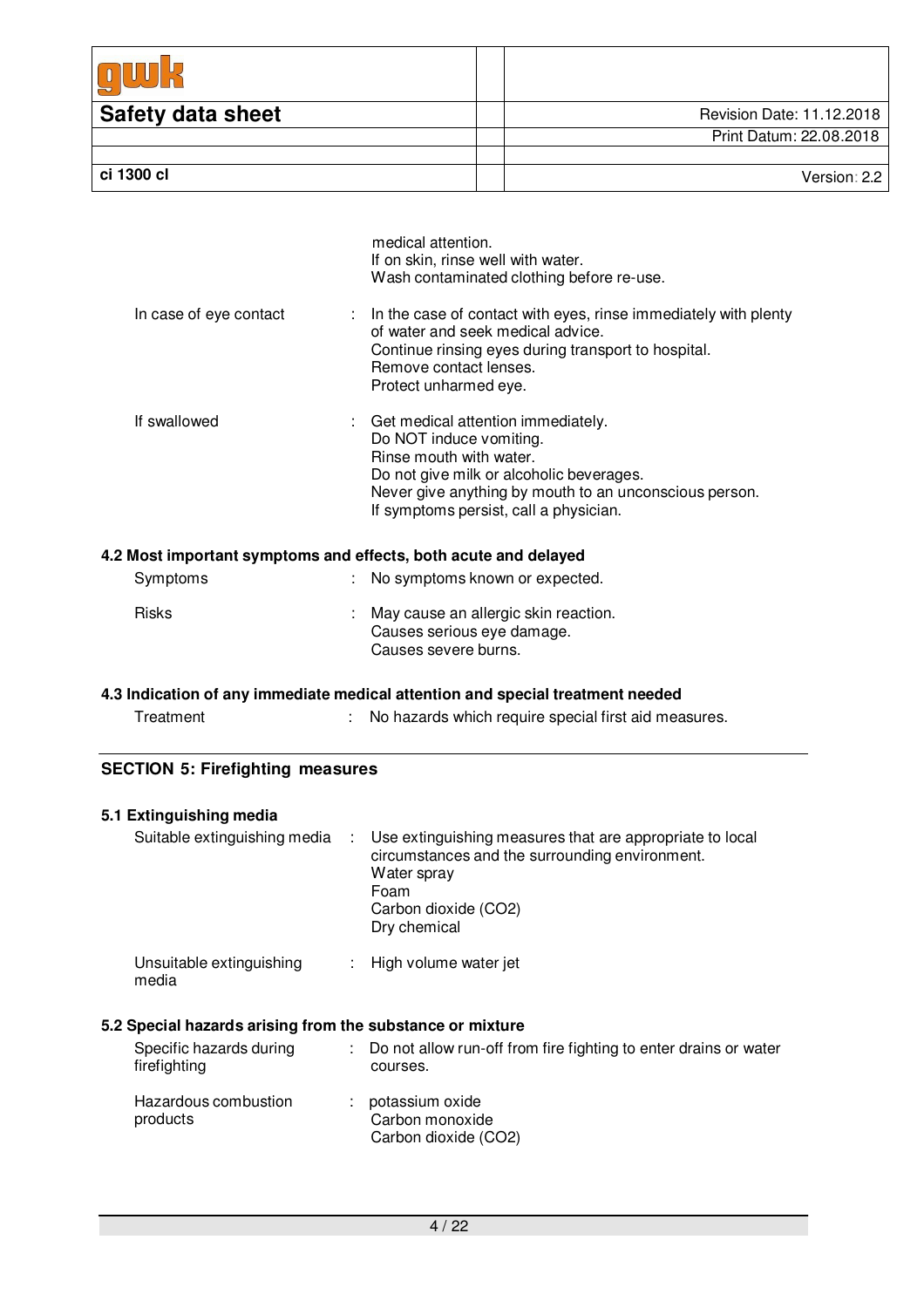| <b>Safety data sheet</b> | Revision Date: 11.12.2018 |
|--------------------------|---------------------------|
|                          | Print Datum: 22.08.2018   |
|                          |                           |
| ci 1300 cl               | Version: 2.2              |

Oxides of phosphorus Carbon oxides Nitrogen oxides (NOx) nitrogen oxides (NOx)

#### **5.3 Advice for firefighters**

| for firefighters                  | Special protective equipment : In the event of fire, wear self-contained breathing apparatus.                          |
|-----------------------------------|------------------------------------------------------------------------------------------------------------------------|
| Specific extinguishing<br>methods | : Product is compatible with standard fire-fighting agents.                                                            |
| Further information               | : Fire residues and contaminated fire extinguishing water must<br>be disposed of in accordance with local regulations. |

## **SECTION 6: Accidental release measures**

## **6.1 Personal precautions, protective equipment and emergency procedures** Personal precautions : Use personal protective equipment. Persons not wearing protective equipment should be excluded from area of spill until clean-up has been completed. Comply with all applicable federal, state, and local regulations. **6.2 Environmental precautions** Environmental precautions : Prevent product from entering drains. Prevent further leakage or spillage if safe to do so. If the product contaminates rivers and lakes or drains inform respective authorities.

### **6.3 Methods and material for containment and cleaning up**

| Methods for cleaning up |  | Keep in suitable, closed containers for disposal. |
|-------------------------|--|---------------------------------------------------|
|-------------------------|--|---------------------------------------------------|

#### **6.4 Reference to other sections**

For further information see Section 8 and Section 13 of the safety data sheet.

## **SECTION 7: Handling and storage**

#### **7.1 Precautions for safe handling**

| Advice on safe handling | : Do not breathe vapours/dust.<br>Do not smoke.<br>When diluting, always add the product to water. Never add<br>water to the product.<br>Persons susceptible to skin sensitisation problems or asthma,<br>allergies, chronic or recurrent respiratory disease should not<br>be employed in any process in which this mixture is being<br>used. |
|-------------------------|------------------------------------------------------------------------------------------------------------------------------------------------------------------------------------------------------------------------------------------------------------------------------------------------------------------------------------------------|
|-------------------------|------------------------------------------------------------------------------------------------------------------------------------------------------------------------------------------------------------------------------------------------------------------------------------------------------------------------------------------------|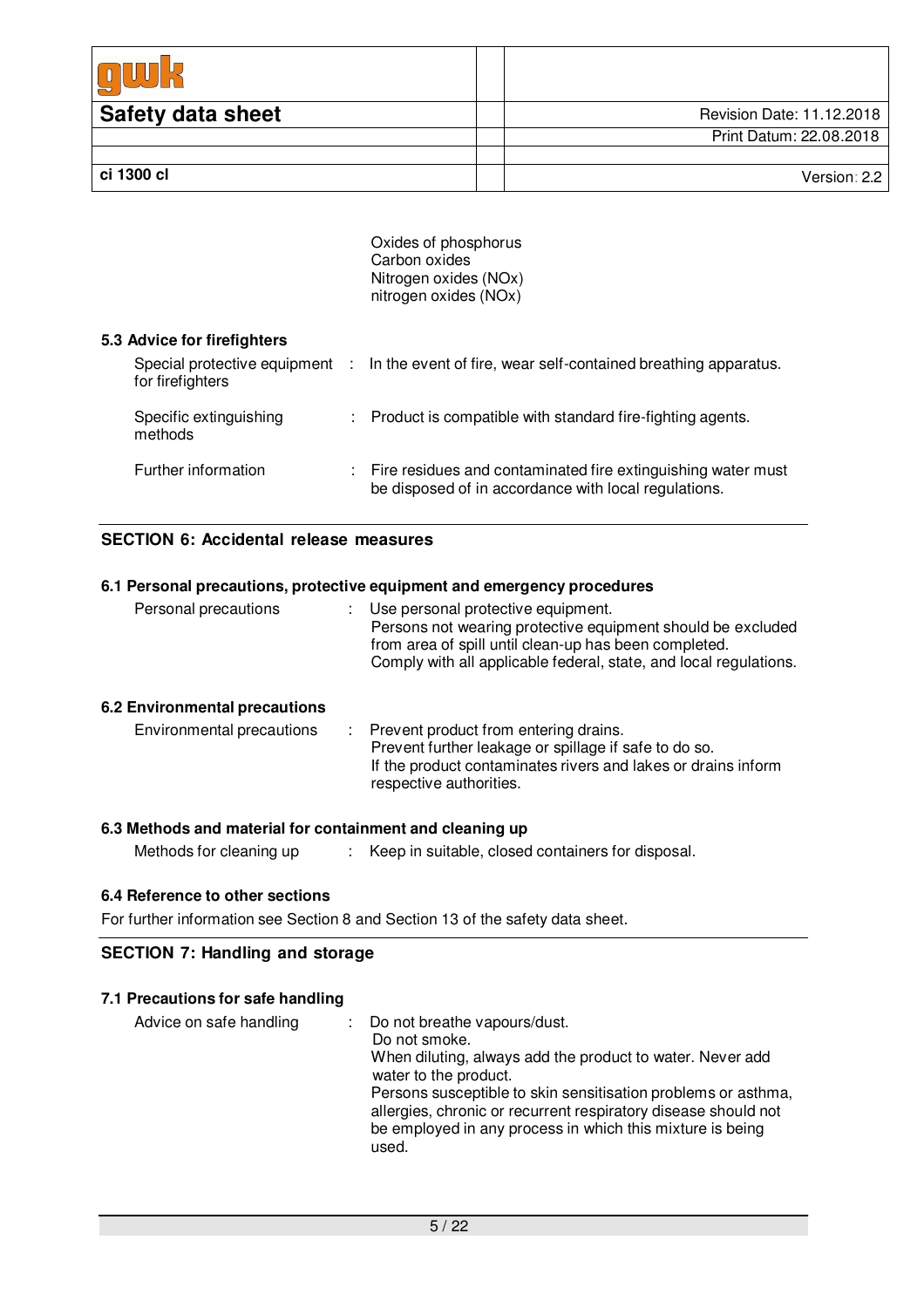| <b>Safety data sheet</b> | Revision Date: 11.12.2018 |
|--------------------------|---------------------------|
|                          | Print Datum: 22.08.2018   |
|                          |                           |
| ci 1300 cl               | Version: 2.2              |

|                                                    | Container hazardous when empty.<br>Avoid exposure - obtain special instructions before use.<br>Avoid contact with skin and eyes.<br>Smoking, eating and drinking should be prohibited in the<br>application area.<br>For personal protection see section 8.<br>Dispose of rinse water in accordance with local and national<br>regulations. |
|----------------------------------------------------|---------------------------------------------------------------------------------------------------------------------------------------------------------------------------------------------------------------------------------------------------------------------------------------------------------------------------------------------|
| Advice on protection against<br>fire and explosion | : Normal measures for preventive fire protection.                                                                                                                                                                                                                                                                                           |
| Hygiene measures                                   | : Wash hands before breaks and at the end of workday. When<br>using do not eat or drink. Ensure that eyewash stations and<br>safety showers are close to the workstation location. When<br>using do not smoke.                                                                                                                              |

### **7.2 Conditions for safe storage, including any incompatibilities**

| Requirements for storage<br>areas and containers | Keep container tightly closed in a dry and well-ventilated<br>÷<br>place. Containers which are opened must be carefully<br>resealed and kept upright to prevent leakage. Observe label<br>precautions. Electrical installations / working materials must<br>comply with the technological safety standards. |  |
|--------------------------------------------------|-------------------------------------------------------------------------------------------------------------------------------------------------------------------------------------------------------------------------------------------------------------------------------------------------------------|--|
| Storage class (TRGS 510)                         | 8B, Non-combustible, corrosive hazardous materials                                                                                                                                                                                                                                                          |  |
| Other data                                       | No decomposition if stored and applied as directed.<br>÷                                                                                                                                                                                                                                                    |  |
| 7.3 Specific end use(s)<br>Specific use(s)       | No data available                                                                                                                                                                                                                                                                                           |  |

#### **SECTION 8: Exposure controls/personal protection**

### **8.1 Control parameters**

Contains no substances with occupational exposure limit values. **Derived No Effect Level (DNEL) according to Regulation (EC) No. 1907/2006:**

| Derived No Effect Level (DNEL) according to Regulation (EC) No. 1907/2000: |                              |                   |                  |       |
|----------------------------------------------------------------------------|------------------------------|-------------------|------------------|-------|
| Substance name                                                             | End Use                      | Exposure routes   | Potential health | Value |
|                                                                            |                              |                   | effects          |       |
| potassium hydroxide                                                        | Workers                      | <b>Inhalation</b> | Local, long-term | mg/m3 |
| Remarks:                                                                   | respiratory tract irritation |                   |                  |       |
|                                                                            | General                      | Inhalation        | Local, long-term | mg/m3 |
|                                                                            | population                   |                   |                  |       |
| Remarks:                                                                   | respiratory tract irritation |                   |                  |       |

#### **8.2 Exposure controls**

## **Engineering measures**

Provide sufficient mechanical (general and/or local exhaust) ventilation to maintain exposure below exposure guidelines (if applicable) or below levels that cause known, suspected or apparent adverse effects.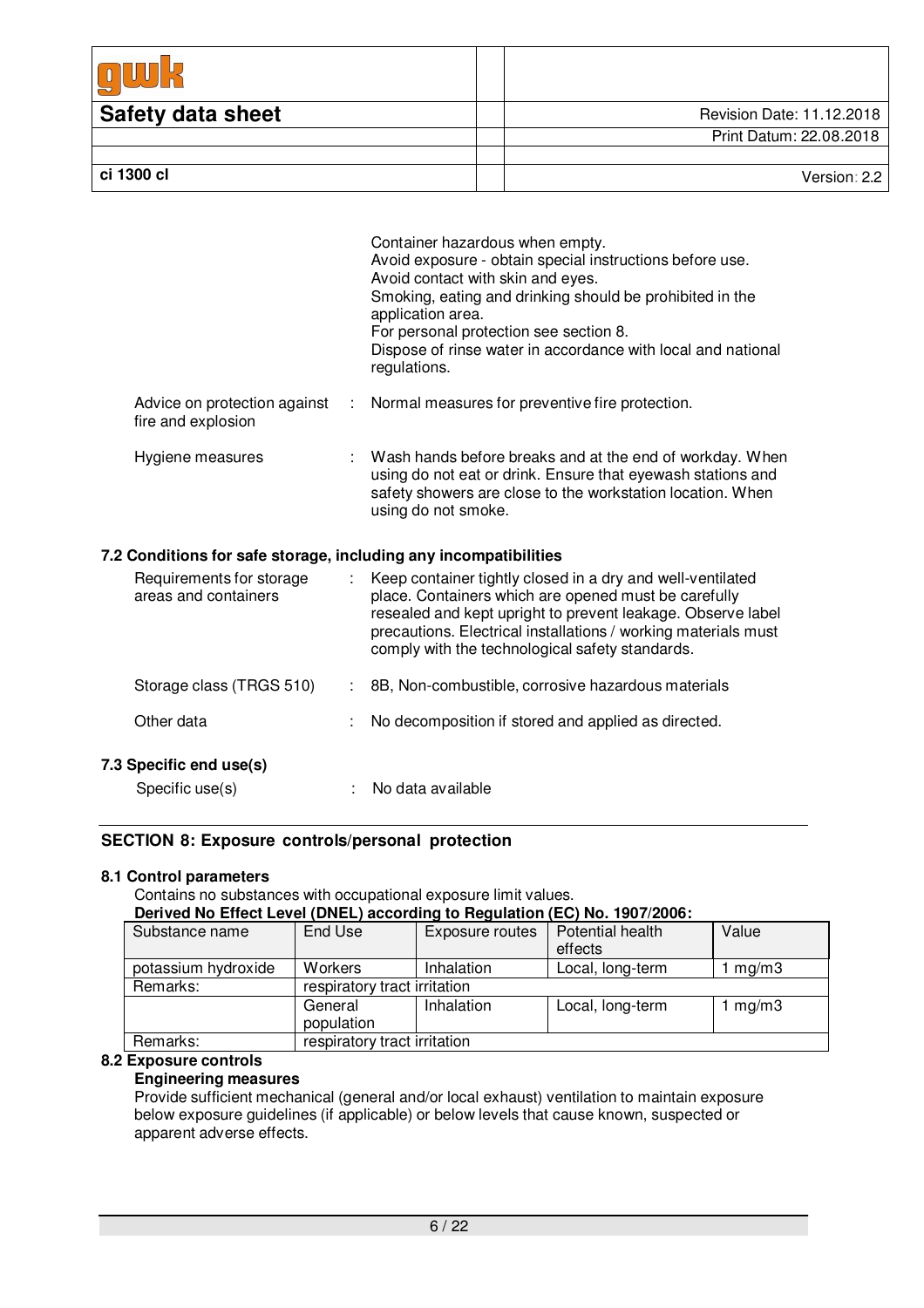| <b>Safety data sheet</b> | Revision Date: 11.12.2018 |
|--------------------------|---------------------------|
|                          | Print Datum: 22.08.2018   |
|                          |                           |
| ci 1300 cl               | Version: 2.2              |

| Personal protective equipment<br>Eye protection<br>÷. | Wear chemical splash goggles and face shield when there is<br>potential for exposure of the eyes or face to liquid, vapor or<br>mist.<br>Maintain eye wash station in immediate work area.                                                                                      |
|-------------------------------------------------------|---------------------------------------------------------------------------------------------------------------------------------------------------------------------------------------------------------------------------------------------------------------------------------|
| Hand protection                                       |                                                                                                                                                                                                                                                                                 |
| Remarks                                               | butyl-rubber Nitrile rubber<br>The suitability for a specific workplace should be discussed<br>with the producers of the protective gloves.                                                                                                                                     |
| Skin and body protection                              | $:$ Wear as appropriate:<br>Impervious clothing<br>Chemical resistant apron<br>Safety shoes<br>Choose body protection according to the amount and<br>concentration of the dangerous substance at the work place.<br>Discard gloves that show tears, pinholes, or signs of wear. |
| Respiratory protection                                | : Recommended Filter type:                                                                                                                                                                                                                                                      |
| Filter type                                           | Particulates type (P)                                                                                                                                                                                                                                                           |

# **SECTION 9: Physical and chemical properties**

## **9.1 Information on basic physical and chemical properties**

| Appearance                   |                             | liquid            |
|------------------------------|-----------------------------|-------------------|
| Colour                       | t                           | brown             |
| Odour                        |                             | No data available |
| Odour Threshold              | t.                          | No data available |
| рH                           |                             | : ca. 12,9        |
| Melting point/freezing point | t.                          | No data available |
| Boiling point/boiling range  | $\mathcal{C}^{\mathcal{C}}$ | 103 °C            |
| Flash point                  |                             | Not applicable    |
| Evaporation rate             | t.                          | No data available |
| Flammability (solid, gas)    | t.                          | No data available |
| Upper explosion limit        | $\mathbf{r}_{\mathrm{max}}$ | No data available |
| Lower explosion limit        | t.                          | No data available |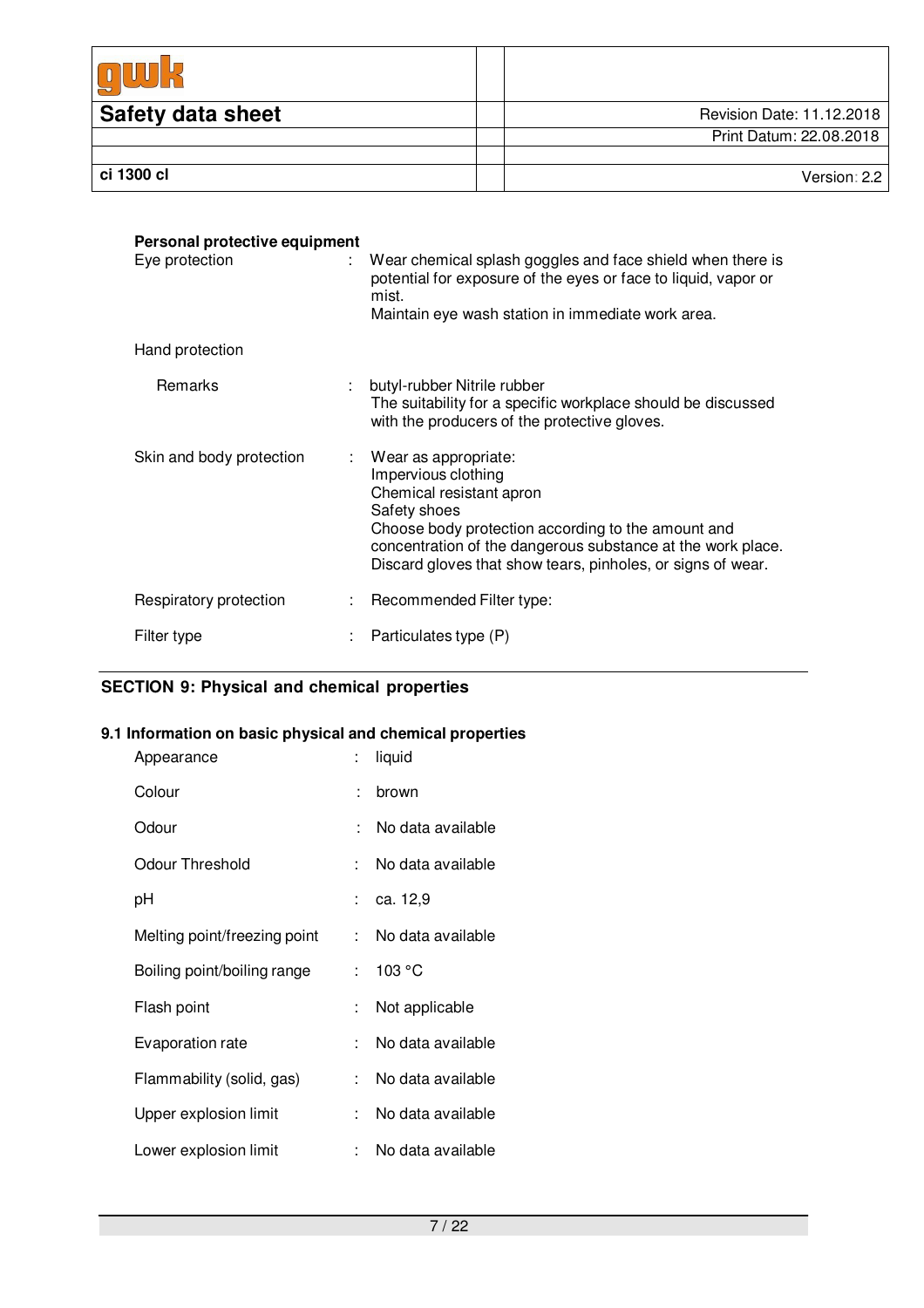| <b>Safety data sheet</b> | Revision Date: 11.12.2018 |
|--------------------------|---------------------------|
|                          | Print Datum: 22.08.2018   |
|                          |                           |
| ci 1300 cl               | Version: $2.2$            |

| Vapour pressure                            | ۰. | No data available                 |
|--------------------------------------------|----|-----------------------------------|
| Relative vapour density                    | t. | No data available                 |
| Relative density                           | ÷  | No data available                 |
| Density                                    |    | ca. 1,175 g/cm3 (20 $^{\circ}$ C) |
| Solubility(ies)<br>Water solubility        | t  | completely soluble                |
| Solubility in other solvents               | t. | No data available                 |
| Partition coefficient: n-<br>octanol/water | t. | No data available                 |
| Decomposition temperature                  |    | : No data available               |
| Viscosity<br>Viscosity, dynamic            | t. | No data available                 |
| Viscosity, kinematic                       | ۰. | No data available                 |
| Oxidizing properties                       |    | No data available                 |
| Other information                          |    |                                   |
| Self-ignition                              |    | No data available                 |

## **SECTION 10: Stability and reactivity**

## **10.1 Reactivity**

**9.2** 

No decomposition if stored and applied as directed.

## **10.2 Chemical stability**

Stable under recommended storage conditions.

| 10.3 Possibility of hazardous reactions |    |                                                    |
|-----------------------------------------|----|----------------------------------------------------|
| Hazardous reactions                     |    | Product will not undergo hazardous polymerization. |
| 10.4 Conditions to avoid                |    |                                                    |
| Conditions to avoid                     | t. | Stable under recommended storage conditions.       |
|                                         |    | Heat, flames and sparks.                           |
| 10.5 Incompatible materials             |    |                                                    |
| Materials to avoid                      |    | Acids                                              |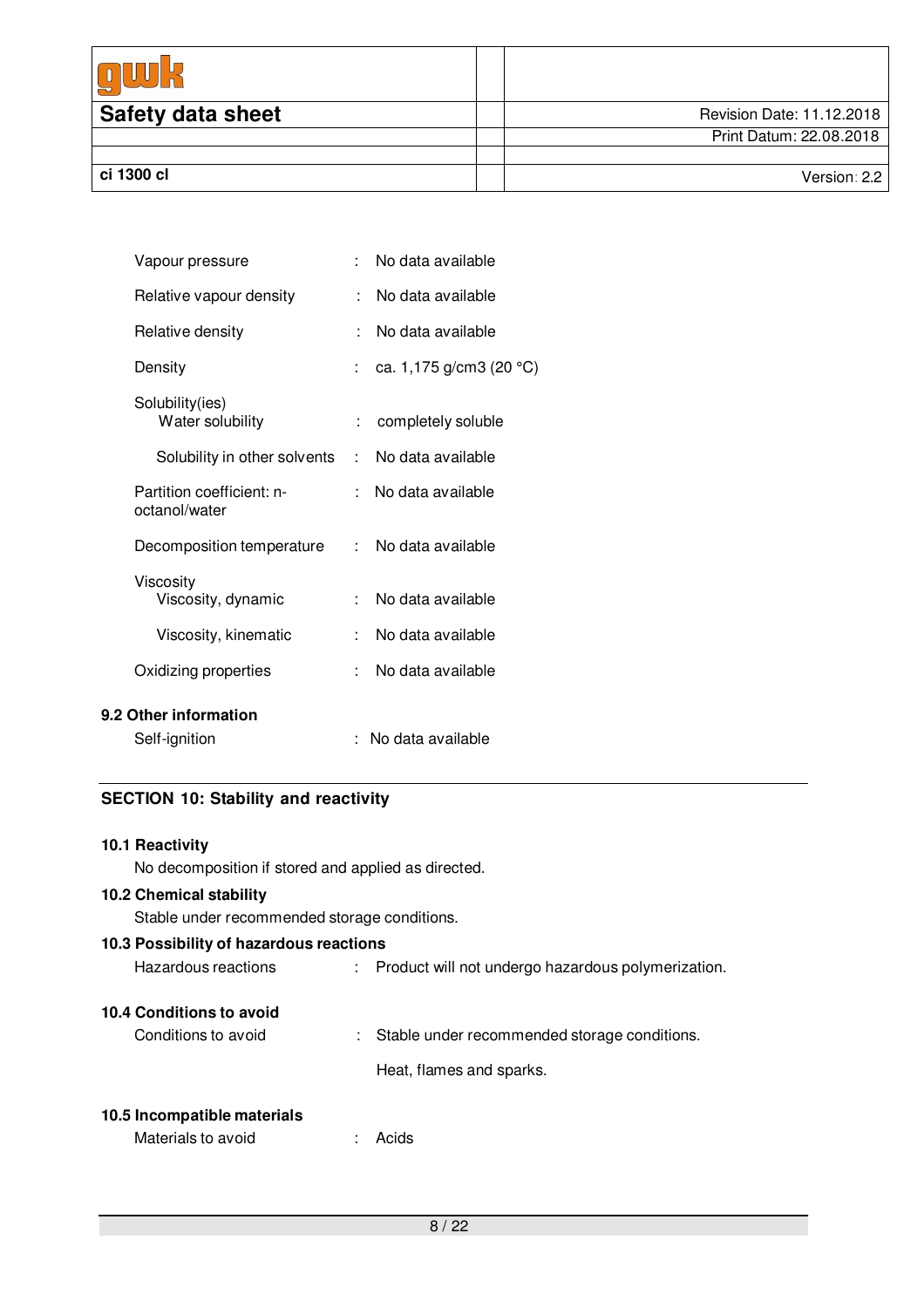| <b>Safety data sheet</b> | Revision Date: 11.12.2018 |
|--------------------------|---------------------------|
|                          | Print Datum: 22.08.2018   |
|                          |                           |
| ci 1300 cl               | Version: 2.2              |

Alcohols aluminum Amines Bases chlorinated solvents halogenated hydrocarbons **Metals** nitrites Strong oxidizing agents sulphites Zinc

#### **10.6 Hazardous decomposition products**

| Hazardous decomposition | potassium oxide       |
|-------------------------|-----------------------|
| products                | Carbon monoxide       |
|                         | Carbon dioxide (CO2)  |
|                         | Oxides of phosphorus  |
|                         | Carbon oxides         |
|                         | Nitrogen oxides (NOx) |

### **SECTION 11: Toxicological information**

#### **11.1 Information on toxicological effects**

### **Acute toxicity**

Not classified based on available information.

## **Components:**

## **potassium hydroxide:**

| Acute oral toxicity   | : LD 50 (Rat): 333 mg/kg      |
|-----------------------|-------------------------------|
| Acute dermal toxicity | : LD 50 (Rabbit): 1.260 mg/kg |

#### **Reaction mass of trisodium 2-(hydroxyphosphinato)succinate and pentasodium 1- (hydroxyphosphinato)butane-1,2,3,4-tetracarboxylate:**

| Acute oral toxicity   | : LD50 (Rat): $>$ 5.000 mg/kg<br>Method: OECD Test Guideline 401 |
|-----------------------|------------------------------------------------------------------|
| Acute dermal toxicity | : LD50 (Rat): $> 2.000$ mg/kg<br>Method: OECD Test Guideline 402 |

### **1H-Benzotriazole, 4(or 5)-methyl-, potassium salt:**

| Acute oral toxicity | : LD 50 (Rat, male): 930 mg/kg<br>Remarks: Information given is based on data obtained from<br>similar substances. |
|---------------------|--------------------------------------------------------------------------------------------------------------------|
|                     |                                                                                                                    |

LD 50 (Rat): 675 mg/kg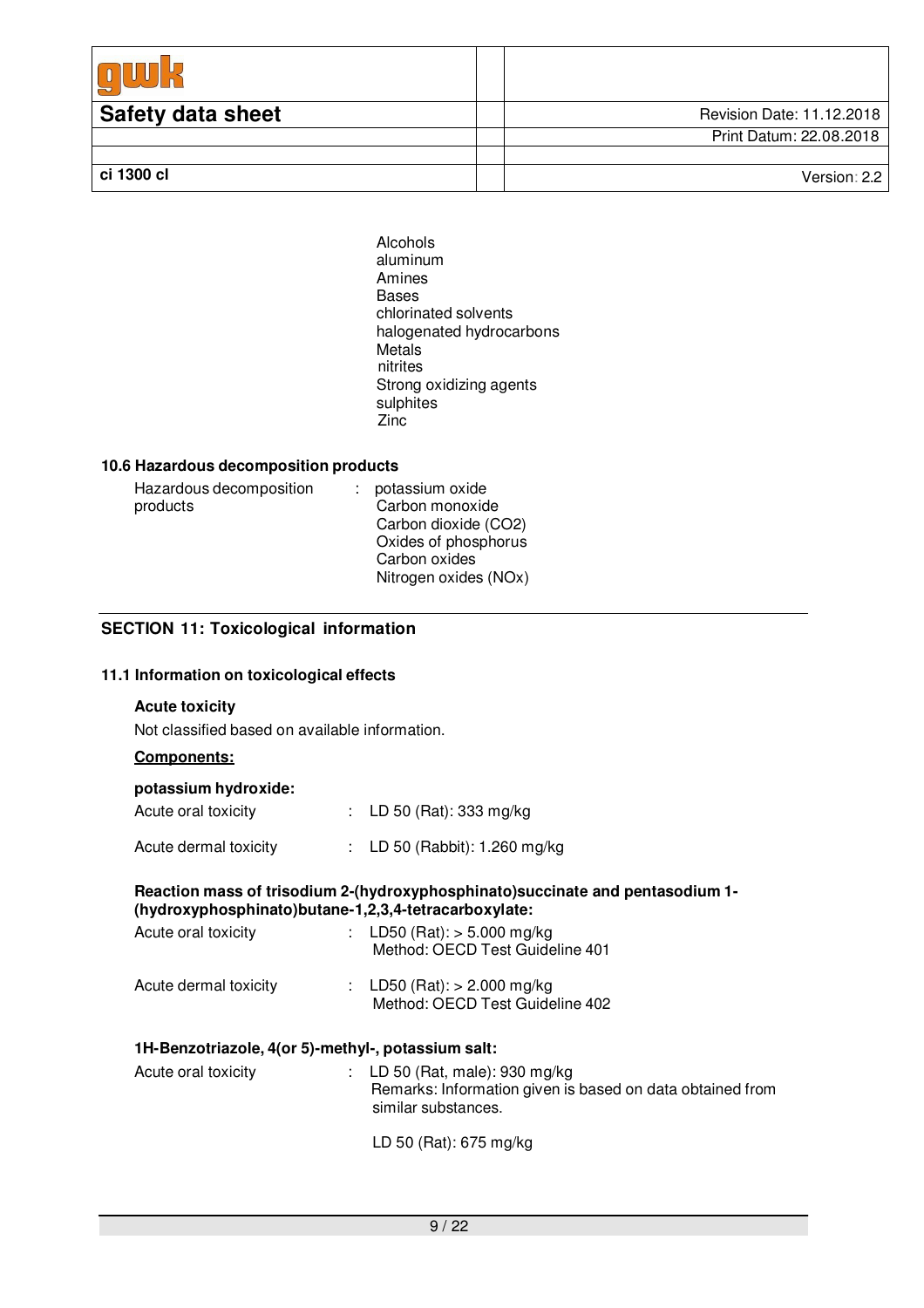| <b>Safety data sheet</b> | Revision Date: 11.12.2018 |
|--------------------------|---------------------------|
|                          | Print Datum: 22.08.2018   |
|                          |                           |
| ci 1300 cl               | Version: 2.2              |

| Remarks: Information given is based on data obtained from |
|-----------------------------------------------------------|
| similar substances.                                       |

|                                                                                                                                                                                                                                | LD 50 (Rat, female): $735 \text{ mg/kg}$<br>Remarks: Information given is based on data obtained from<br>similar substances. |  |
|--------------------------------------------------------------------------------------------------------------------------------------------------------------------------------------------------------------------------------|------------------------------------------------------------------------------------------------------------------------------|--|
| A contract contract to the first of the second state of the second state of the second state of the second state of the second state of the second state of the second state of the second state of the second state of the se | $\blacksquare$                                                                                                               |  |

Acute dermal toxicity : LD (Rabbit): > 4.000 mg/kg Remarks: Information given is based on data obtained from similar substances.

### **2-Propenoic acid polymer with 2-methyl-2-[(1-oxo-2-propenyl)amino]-1-propanesulfonic acid monosodium salt and sodium phosphonate:**

Acute oral toxicity : LD50 (Rat): > 5.000 mg/kg

| Acute dermal toxicity |  | LD50 (Rabbit): $> 2.000$ mg/kg |
|-----------------------|--|--------------------------------|
|-----------------------|--|--------------------------------|

## **SODIUM MERCAPTOBENZOTHIAZOLE:**

| Acute oral toxicity       | : LD 50 (Rat): 2.100 mg/kg                                                      |
|---------------------------|---------------------------------------------------------------------------------|
| Acute inhalation toxicity | : LC 50 (Rat): $> 6.5$ mg/l<br>Exposure time: 4 h<br>Test atmosphere: dust/mist |
| Acute dermal toxicity     | : LD 50 (Rabbit): $> 7.940$ mg/kg                                               |

## **Skin corrosion/irritation**

Causes severe burns.

#### **Product:**

Remarks: **May cause skin irritation in susceptible persons. Causes severe skin burns and eye damage. The feeling of irritation or pain may be delayed.**

Result: Repeated exposure may cause skin dryness or cracking.

## **Components:**

#### **potassium hydroxide:**

Result: Corrosive to skin

### **Reaction mass of trisodium 2-(hydroxyphosphinato)succinate and pentasodium 1- (hydroxyphosphinato)butane-1,2,3,4-tetracarboxylate:**

Species: Rabbit Method: OECD Test Guideline 404 Result: Mildly irritating to skin

## **1H-Benzotriazole, 4(or 5)-methyl-, potassium salt:**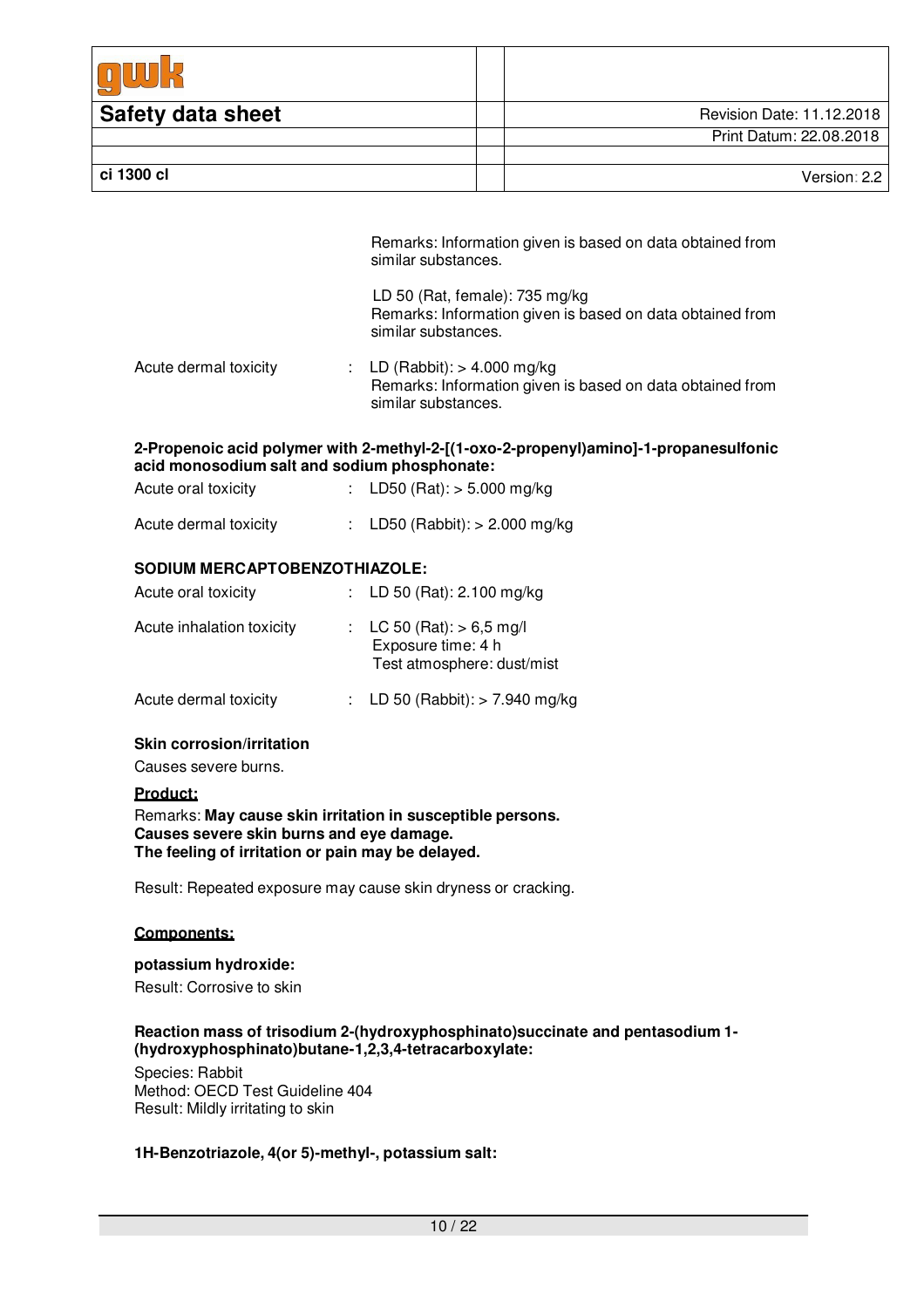| <b>Safety data sheet</b> | Revision Date: 11.12.2018 |
|--------------------------|---------------------------|
|                          | Print Datum: 22.08.2018   |
|                          |                           |
| ci 1300 cl               | Version: $2.2$            |

Species: Rabbit Remarks: Information given is based on data obtained from similar substances.

### **Hexanoic acid, 6,6',6''-(1,3,5-triazine-2,4,6-triyltriimino)tris-, tripotassium salt:**

Result: Irritating to skin

#### **2-Propenoic acid polymer with 2-methyl-2-[(1-oxo-2-propenyl)amino]-1-propanesulfonic acid monosodium salt and sodium phosphonate:**

Result: Not irritating to skin

#### **SODIUM MERCAPTOBENZOTHIAZOLE:**

Species: Rabbit Result: Corrosive after 1 to 4 hours of exposure

### **Serious eye damage/eye irritation**

Causes serious eye damage.

### **Product:**

Remarks: May cause irreversible eye damage.

#### **Components:**

## **potassium hydroxide:**

Result: Corrosive to eyes

#### **Reaction mass of trisodium 2-(hydroxyphosphinato)succinate and pentasodium 1- (hydroxyphosphinato)butane-1,2,3,4-tetracarboxylate:**

Species: Rabbit Result: Mildly irritating to eyes

#### **1H-Benzotriazole, 4(or 5)-methyl-, potassium salt:**

Species: Rabbit Remarks: Information given is based on data obtained from similar substances.

## **Hexanoic acid, 6,6',6''-(1,3,5-triazine-2,4,6-triyltriimino)tris-, tripotassium salt:**

Result: Irritating to eyes

### **2-Propenoic acid polymer with 2-methyl-2-[(1-oxo-2-propenyl)amino]-1-propanesulfonic acid monosodium salt and sodium phosphonate:**

Result: Irritating to eyes

### **SODIUM MERCAPTOBENZOTHIAZOLE:**

Species: Rabbit Result: Corrosive to eyes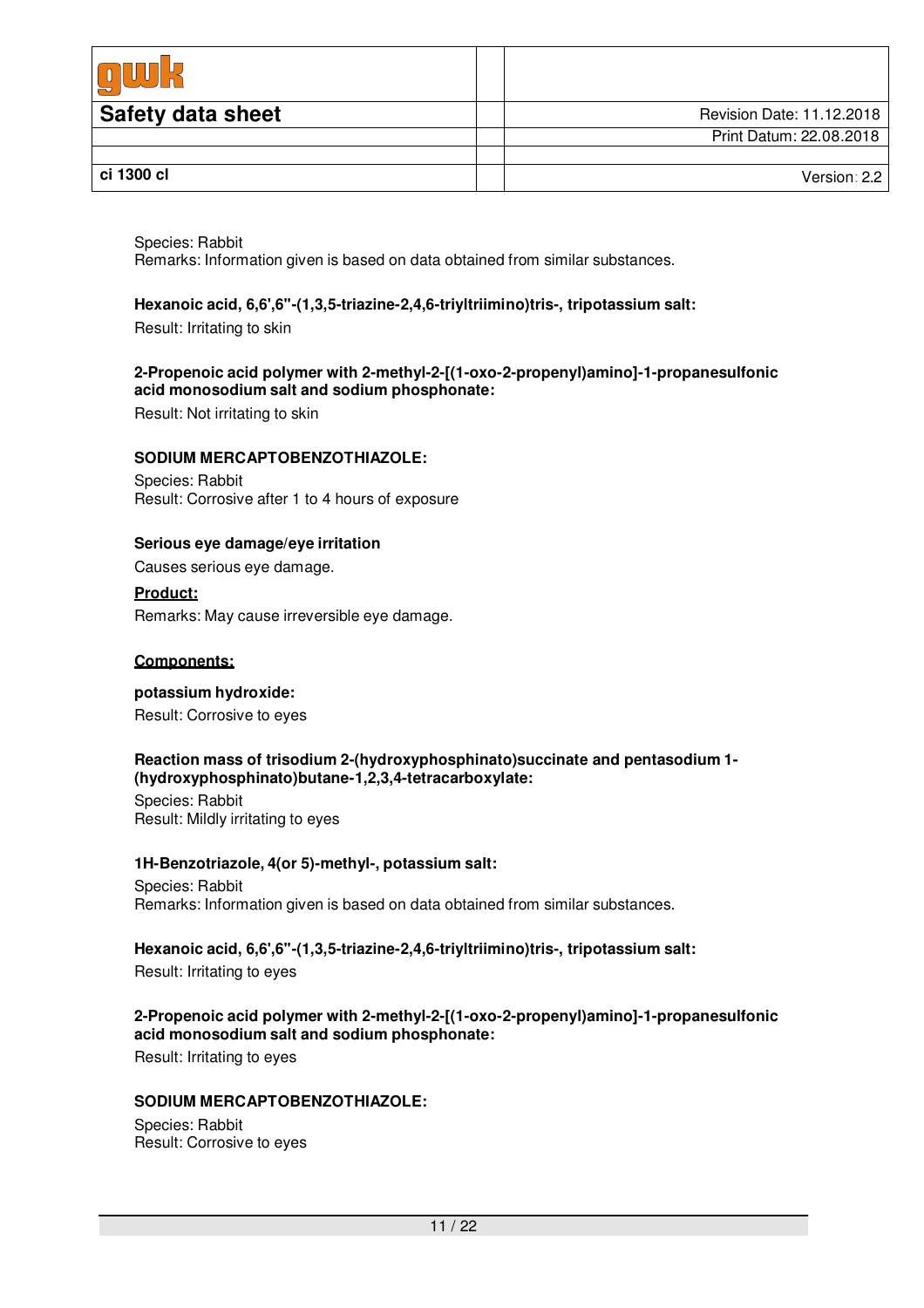| <b>Safety data sheet</b> | Revision Date: 11.12.2018 |
|--------------------------|---------------------------|
|                          | Print Datum: 22.08.2018   |
|                          |                           |
| ci 1300 cl               | Version: 2.2              |

#### **Respiratory or skin sensitisation**

#### **Skin sensitisation**

May cause an allergic skin reaction.

#### **Respiratory sensitisation**

Not classified based on available information.

#### **Product:**

Remarks: May cause allergic skin reaction.

#### **Components:**

**Reaction mass of trisodium 2-(hydroxyphosphinato)succinate and pentasodium 1- (hydroxyphosphinato)butane-1,2,3,4-tetracarboxylate:**

Test Type: Maximisation Test Species: Guinea pig Method: OECD Test Guideline 406 Result: May cause sensitisation by skin contact.

#### **1H-Benzotriazole, 4(or 5)-methyl-, potassium salt:**

Species: Guinea pig Remarks: Information given is based on data obtained from similar substances.

#### **SODIUM MERCAPTOBENZOTHIAZOLE:**

Test Type: Maximisation Test Species: Guinea pig Method: OECD Test Guideline 406 Remarks: Information given is based on data obtained from similar substances.

#### **Germ cell mutagenicity**

Not classified based on available information.

#### **Components:**

#### **Reaction mass of trisodium 2-(hydroxyphosphinato)succinate and pentasodium 1- (hydroxyphosphinato)butane-1,2,3,4-tetracarboxylate:**

| Genotoxicity in vitro | $:$ Test Type: Ames test<br>Species: Salmonella typhimurium<br>Metabolic activation: with and without metabolic activation<br>Method: OECD Test Guideline 471<br>Result: negative<br>GLP: yes |
|-----------------------|-----------------------------------------------------------------------------------------------------------------------------------------------------------------------------------------------|
| Genotoxicity in vivo  | : Test Type: chromosome aberration assay<br>Species: Mouse<br>Cell type: Bone marrow<br>Method: OECD Test Guideline 474                                                                       |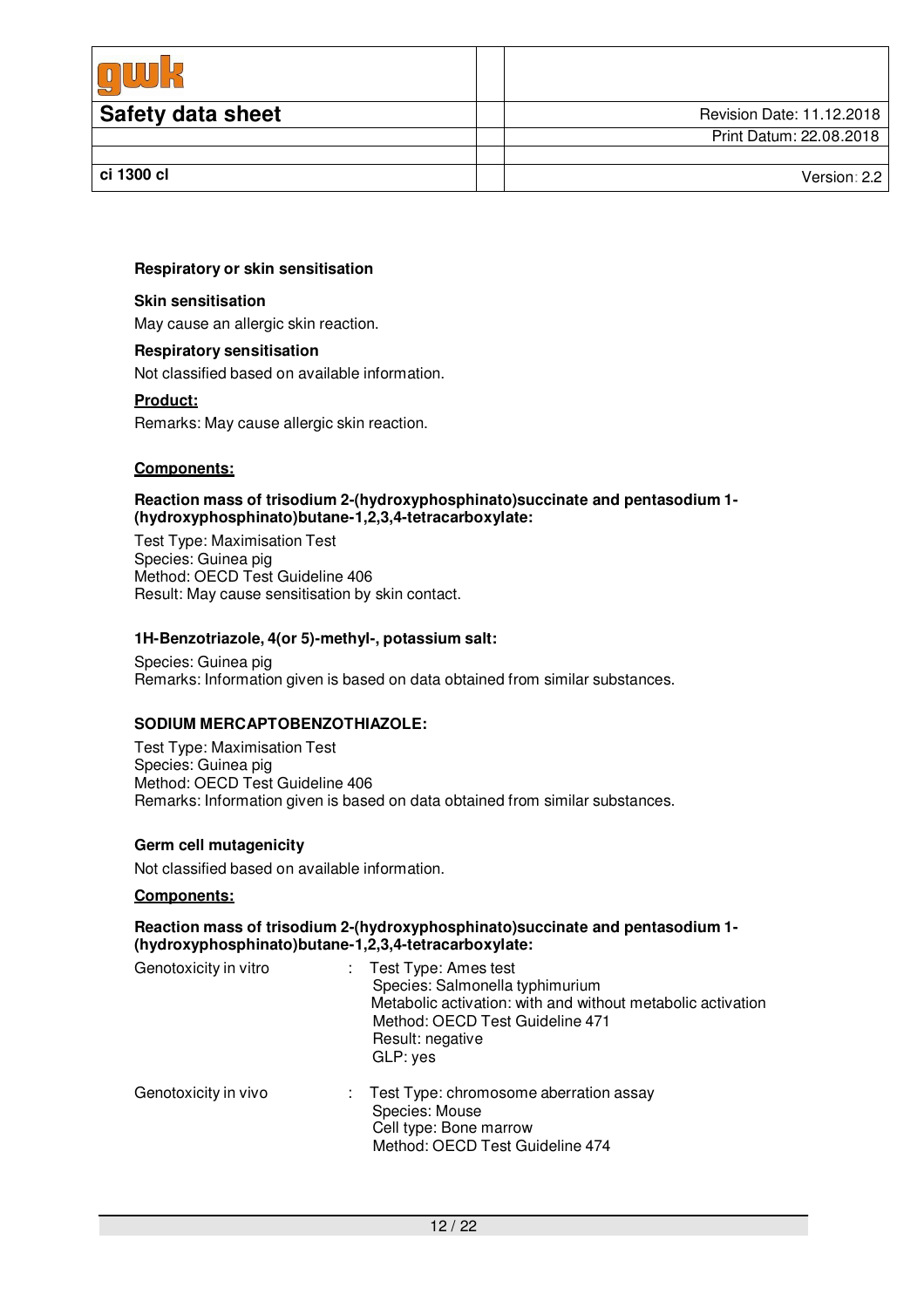| <b>Safety data sheet</b> | Revision Date: 11.12.2018 |
|--------------------------|---------------------------|
|                          | Print Datum: 22.08.2018   |
|                          |                           |
| ci 1300 cl               | Version: 2.2              |

Result: negative GLP: yes

| 1H-Benzotriazole, 4(or 5)-methyl-, potassium salt: |                                                                                                                                                                                                                                                   |  |  |  |
|----------------------------------------------------|---------------------------------------------------------------------------------------------------------------------------------------------------------------------------------------------------------------------------------------------------|--|--|--|
| Genotoxicity in vitro<br>t.                        | Test Type: Ames test<br>Metabolic activation: with metabolic activation<br>Result: positive<br>Remarks: Information given is based on data obtained from<br>similar substances.                                                                   |  |  |  |
| t.                                                 | Test Type: in vitro assay<br>Species: mammalian cells<br>Metabolic activation: without metabolic activation<br>Result: negative<br>Remarks: Information given is based on data obtained from<br>similar substances.                               |  |  |  |
| t                                                  | Test Type: Chromosome aberration test in vitro<br>Species: mammalian cells<br>Metabolic activation: with and without metabolic activation<br>Result: negative<br>Remarks: Information given is based on data obtained from<br>similar substances. |  |  |  |
|                                                    | Test Type: Ames test<br>Metabolic activation: without metabolic activation<br>Result: negative<br>Remarks: Information given is based on data obtained from<br>similar substances.                                                                |  |  |  |
| <b>SODIUM MERCAPTOBENZOTHIAZOLE:</b>               |                                                                                                                                                                                                                                                   |  |  |  |
| Genotoxicity in vitro<br>÷                         | Test Type: Ames test<br>Metabolic activation: with and without metabolic activation                                                                                                                                                               |  |  |  |

|                      | Metabolic activation: with and without metabolic activation<br>Result: negative                                                                                  |
|----------------------|------------------------------------------------------------------------------------------------------------------------------------------------------------------|
| Genotoxicity in vivo | : Test Type: In vivo micronucleus test<br>Species: Mouse<br>Result: negative<br>Remarks: Information given is based on data obtained from<br>similar substances. |

## **Carcinogenicity**

Not classified based on available information.

### **Reproductive toxicity**

Not classified based on available information.

## **STOT - single exposure**

Not classified based on available information.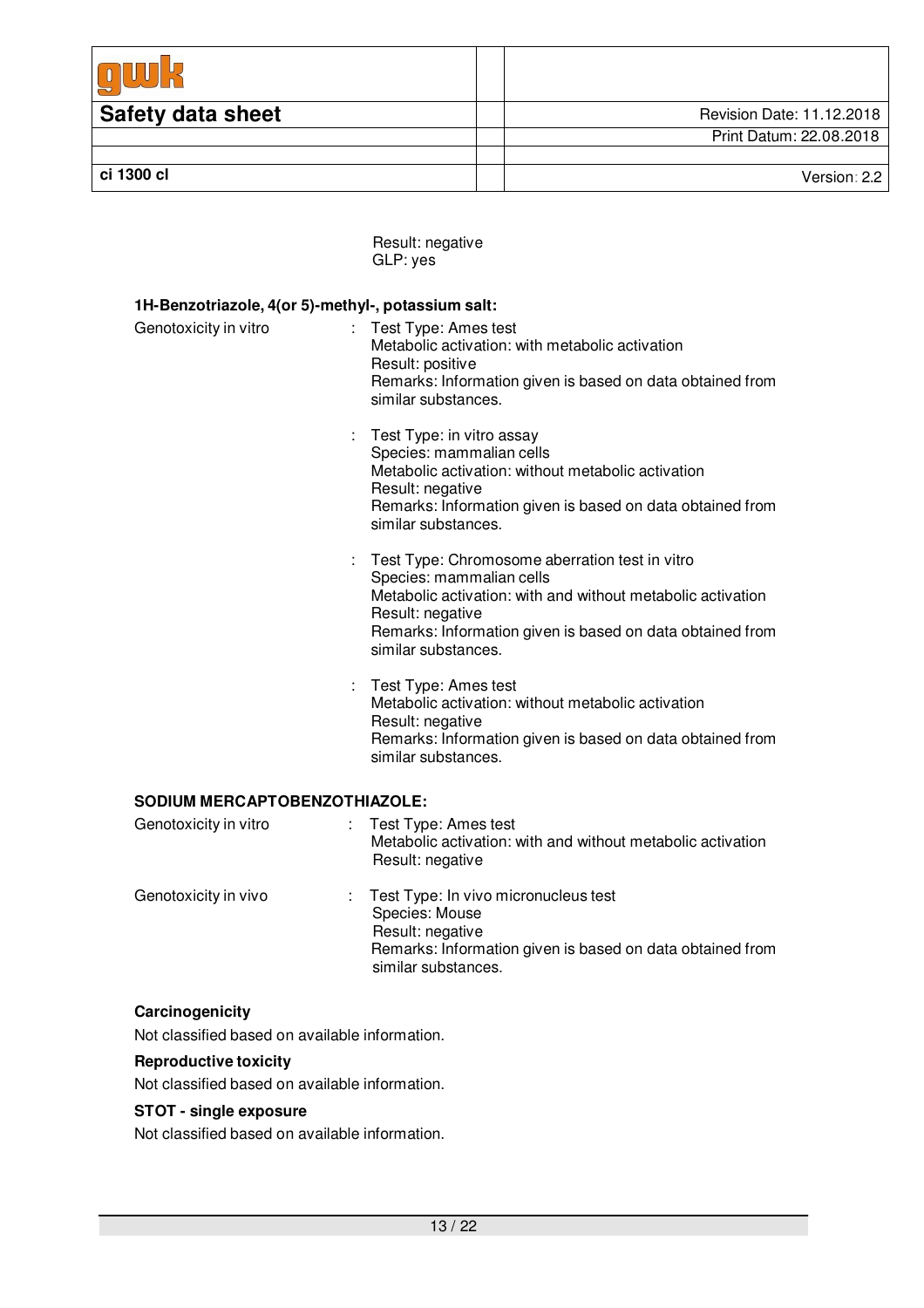| <b>Safety data sheet</b> | Revision Date: 11.12.2018 |
|--------------------------|---------------------------|
|                          | Print Datum: 22.08.2018   |
|                          |                           |
| ci 1300 cl               | Version: 2.2              |

## **STOT - repeated exposure**

Not classified based on available information.

## **Aspiration toxicity**

Not classified based on available information.

## **Further information**

## **Product:**

Remarks: No data available

## **SECTION 12: Ecological information**

## **12.1 Toxicity**

| Components:                                                                    |                                                                                                                                                                                |  |  |  |
|--------------------------------------------------------------------------------|--------------------------------------------------------------------------------------------------------------------------------------------------------------------------------|--|--|--|
| potassium hydroxide:                                                           |                                                                                                                                                                                |  |  |  |
| Toxicity to fish                                                               | LC 50 (Gambusia affinis (Mosquito fish)): 80 mg/l<br>Exposure time: 96 h<br>Method: Static<br><b>Remarks: Mortality</b>                                                        |  |  |  |
| (hydroxyphosphinato)butane-1,2,3,4-tetracarboxylate:                           | Reaction mass of trisodium 2-(hydroxyphosphinato) succinate and pentasodium 1-                                                                                                 |  |  |  |
| Toxicity to fish                                                               | LC50 (Oncorhynchus mykiss (rainbow trout)): > 100 mg/l<br>Exposure time: 96 h<br>Test Type: semi-static test<br>Method: OECD Test Guideline 203                                |  |  |  |
| Toxicity to daphnia and other<br>aquatic invertebrates                         | EC50 (Water flea (Daphnia magna)): > 1.000 mg/l<br>$\sim$ 100<br>Exposure time: 48 h<br>Test Type: static test<br>Method: OECD Test Guideline 202                              |  |  |  |
| Toxicity to algae                                                              | EC50 (Pseudokirchneriella subcapitata (algae)): > 100 mg/l<br>End point: Growth inhibition<br>Exposure time: 72 h<br>Test Type: static test<br>Method: OECD Test Guideline 201 |  |  |  |
| Toxicity to daphnia and other :<br>aquatic invertebrates<br>(Chronic toxicity) | NOEC: 100 mg/l<br>Exposure time: 21 d<br>Species: Water flea (Daphnia magna)<br>Test Type: semi-static test<br>Method: OECD Test Guideline 211                                 |  |  |  |
| 1H-Benzotriazole, 4(or 5)-methyl-, potassium salt:                             |                                                                                                                                                                                |  |  |  |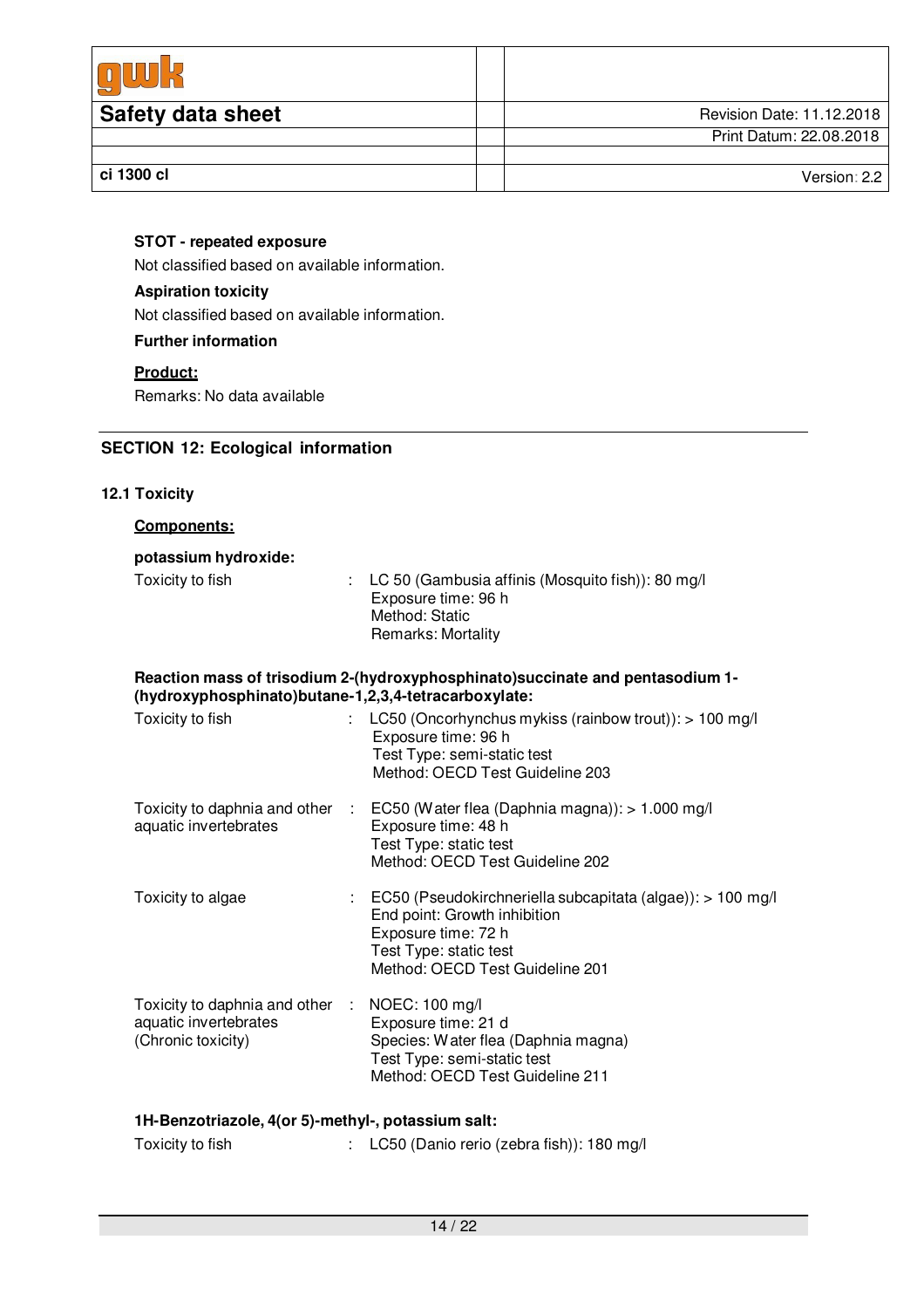| <b>Safety data sheet</b> | Revision Date: 11.12.2018 |
|--------------------------|---------------------------|
|                          | Print Datum: 22.08.2018   |
|                          |                           |
| ci 1300 cl               | Version: 2.2              |

| Exposure time: 96 h<br>Method: OECD Test Guideline 203<br>Remarks: Based on similar product.                                                |
|---------------------------------------------------------------------------------------------------------------------------------------------|
| EC50 (Daphnia magna (Water flea)): 8,58 mg/l<br>Exposure time: 48 h<br>Remarks: Based on similar product.                                   |
| Hexanoic acid, 6,6',6"-(1,3,5-triazine-2,4,6-triyltriimino)tris-, tripotassium salt:                                                        |
| : $LC50: > 3.300$ mg/l<br>Remarks: Information given is based on data on the<br>components and the ecotoxicology of similar products.       |
| Toxicity to daphnia and other $\therefore$ EC50 : > 3.300 mg/l<br>Exposure time: 48 h<br>Remarks: Information given is based on data on the |
|                                                                                                                                             |

#### **2-Propenoic acid polymer with 2-methyl-2-[(1-oxo-2-propenyl)amino]-1-propanesulfonic acid monosodium salt and sodium phosphonate:**

#### **Ecotoxicology Assessment**

| Chronic aquatic toxicity | Harmful to aquatic life with long lasting effects. |  |
|--------------------------|----------------------------------------------------|--|
|--------------------------|----------------------------------------------------|--|

## **SODIUM MERCAPTOBENZOTHIAZOLE:**

| Toxicity to fish                                       |    | : LC 50 (Oncorhynchus mykiss (rainbow trout)): $0.73 \text{ mg/l}$<br>Exposure time: 96 h<br>Test Type: flow-through test<br>Method: OECD Test Guideline 203<br>Remarks: Information given is based on data obtained from<br>similar substances. |
|--------------------------------------------------------|----|--------------------------------------------------------------------------------------------------------------------------------------------------------------------------------------------------------------------------------------------------|
|                                                        |    | LC 50 (Bluegill (Lepomis macrochirus)): 3,8 mg/l<br>Exposure time: 96 h<br>Test Type: static test                                                                                                                                                |
| Toxicity to daphnia and other<br>aquatic invertebrates | ÷. | EC 50 (Water flea (Daphnia magna)): 19 mg/l<br>Exposure time: 48 h<br>Test Type: static test<br>Method: OECD Test Guideline 202                                                                                                                  |
| Toxicity to algae                                      |    | IC50 (Pseudokirchneriella subcapitata (green algae)): 0,3 mg/l<br>Exposure time: 96 h<br>Method: OECD Test Guideline 201                                                                                                                         |
|                                                        |    | ErC50 (Pseudokirchneriella subcapitata (green algae)): 0,5<br>mg/l<br>Exposure time: 72 h<br>Method: OECD Test Guideline 201                                                                                                                     |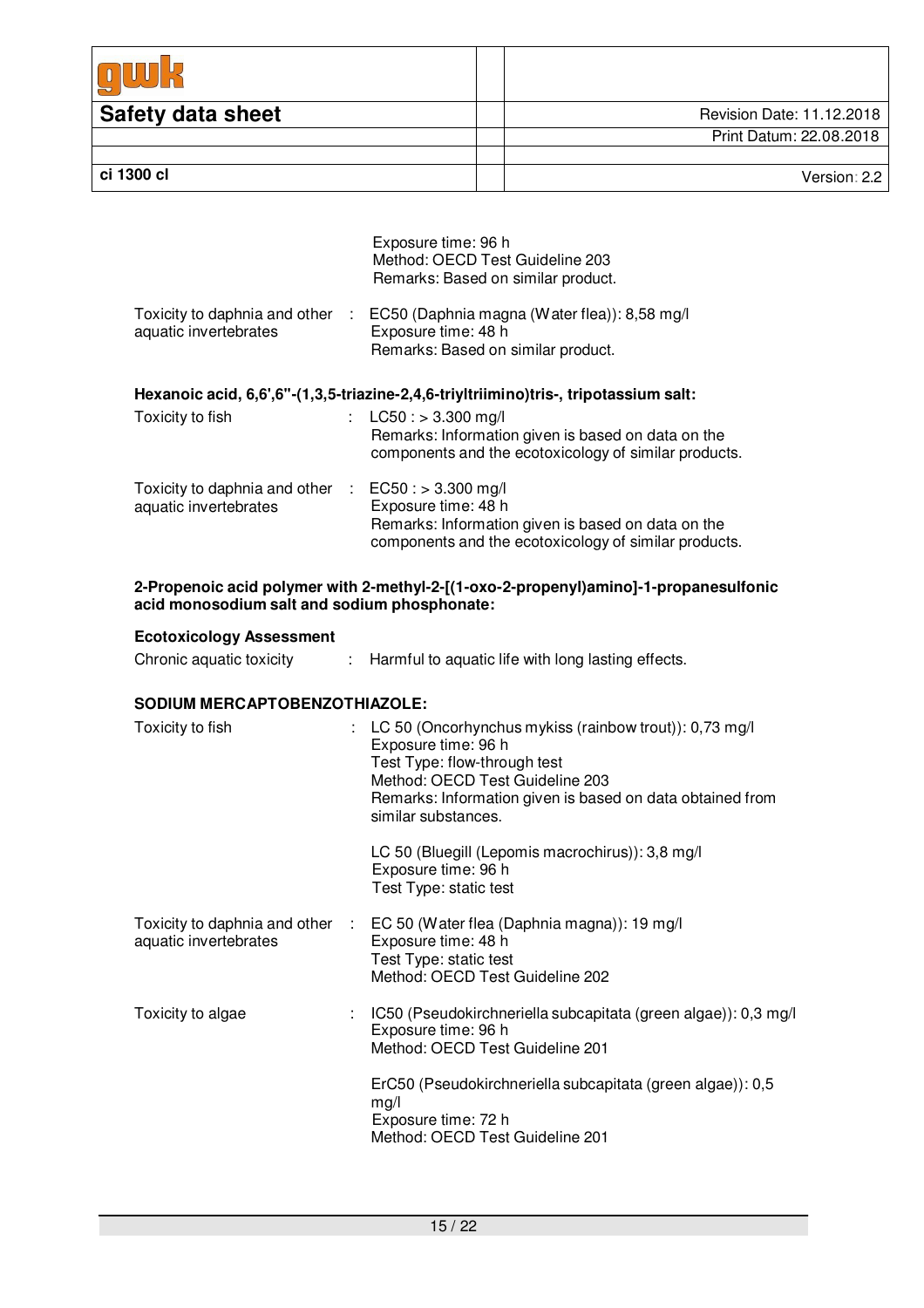| <b>Safety data sheet</b> | Revision Date: 11.12.2018 |
|--------------------------|---------------------------|
|                          | Print Datum: 22.08.2018   |
|                          |                           |
| ci 1300 cl               | Version: $2.2$            |

|                                                                                | Remarks: Information given is based on data obtained from<br>similar substances.                                                                                                                                                                                             |
|--------------------------------------------------------------------------------|------------------------------------------------------------------------------------------------------------------------------------------------------------------------------------------------------------------------------------------------------------------------------|
|                                                                                | NOEC (Pseudokirchneriella subcapitata (green algae)): 0,066<br>mg/l<br>Exposure time: 72 h<br>Method: OECD Test Guideline 201<br>Remarks: Information given is based on data obtained from<br>similar substances.                                                            |
| Toxicity to fish (Chronic<br>toxicity)                                         | : NOEC: $0,041$ mg/l<br>End point: Growth rate<br>Exposure time: 89 d<br>Species: Oncorhynchus mykiss (rainbow trout)<br>Test Type: flow-through test<br>Method: OECD Test Guideline 210<br>Remarks: Information given is based on data obtained from<br>similar substances. |
| Toxicity to daphnia and other :<br>aquatic invertebrates<br>(Chronic toxicity) | NOEC: 0,08 mg/l<br>End point: Reproduction Test<br>Exposure time: 21 d<br>Species: Daphnia magna (Water flea)<br>Method: OECD Test Guideline 211<br>Remarks: Information given is based on data obtained from<br>similar substances.                                         |

## **12.2 Persistence and degradability**

### **Components:**

| Reaction mass of trisodium 2-(hydroxyphosphinato) succinate and pentasodium 1-<br>(hydroxyphosphinato)butane-1,2,3,4-tetracarboxylate: |  |                                    |  |  |
|----------------------------------------------------------------------------------------------------------------------------------------|--|------------------------------------|--|--|
| Biodegradability                                                                                                                       |  | Result: Not readily biodegradable. |  |  |

## **Hexanoic acid, 6,6',6''-(1,3,5-triazine-2,4,6-triyltriimino)tris-, tripotassium salt:**

| Biodegradability | : Result: Readily biodegradable.<br>Biodegradation: 86,27 %<br>Exposure time: 28 d<br>Remarks: Information given is based on data obtained from<br>similar substances. |
|------------------|------------------------------------------------------------------------------------------------------------------------------------------------------------------------|
|------------------|------------------------------------------------------------------------------------------------------------------------------------------------------------------------|

## **SODIUM MERCAPTOBENZOTHIAZOLE:**

| Biodegradability | Result: Not readily biodegradable.                        |
|------------------|-----------------------------------------------------------|
|                  | Remarks: Information given is based on data obtained from |
|                  | similar substances.                                       |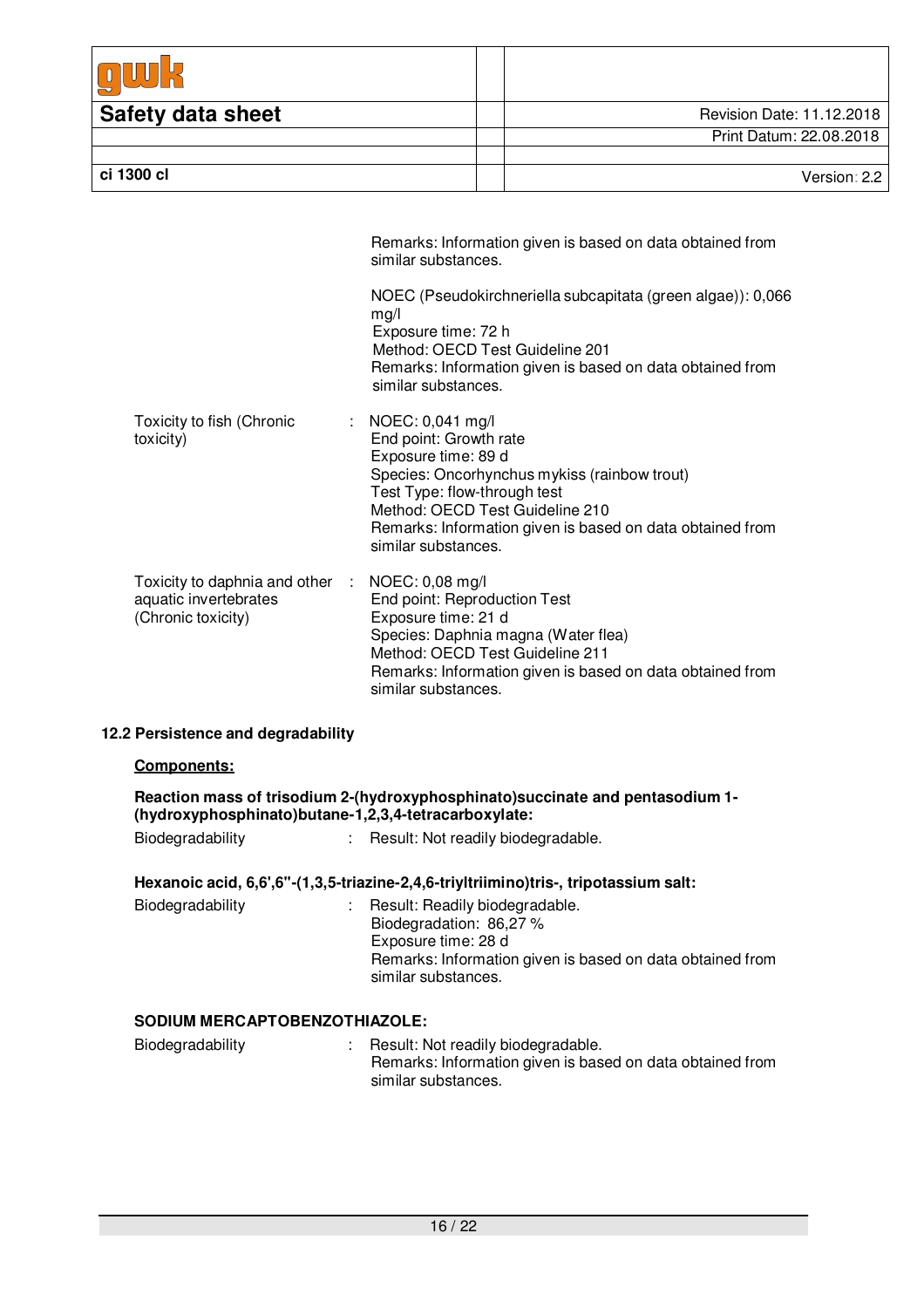| <b>Safety data sheet</b> | Revision Date: 11.12.2018 |
|--------------------------|---------------------------|
|                          | Print Datum: 22.08.2018   |
|                          |                           |
| ci 1300 cl               | Version: 2.2              |

#### **12.3 Bioaccumulative potential**

#### **Product:**

| <b>Bioaccumulation</b> | Remarks: The bioaccumulation potential cannot be |
|------------------------|--------------------------------------------------|
|                        | determined.                                      |

#### **Components:**

#### **2-Propenoic acid polymer with 2-methyl-2-[(1-oxo-2-propenyl)amino]-1-propanesulfonic acid monosodium salt and sodium phosphonate:**

Partition coefficient: noctanol/water : Remarks: No data available

#### **SODIUM MERCAPTOBENZOTHIAZOLE:**

| <b>Bioaccumulation</b>                     | : Species: Cyprinus carpio (Carp)<br>Exposure time: 6 Weeks<br>Concentration: 0,01 mg/l<br>Bioconcentration factor (BCF): $<$ 8<br>Remarks: Information given is based on data obtained from<br>similar substances. |
|--------------------------------------------|---------------------------------------------------------------------------------------------------------------------------------------------------------------------------------------------------------------------|
| Partition coefficient: n-<br>octanol/water | log Pow: 2,42<br>pH: 7                                                                                                                                                                                              |

## **12.4 Mobility in soil**

No data available

#### **12.5 Results of PBT and vPvB assessment**

#### **Product:**

| Assessment | : This substance/mixture contains no components considered<br>to be either persistent, bioaccumulative and toxic (PBT), or<br>very persistent and very bioaccumulative (vPvB) at levels of<br>$0.1\%$ or higher |
|------------|-----------------------------------------------------------------------------------------------------------------------------------------------------------------------------------------------------------------|
|            |                                                                                                                                                                                                                 |

## **12.6 Other adverse effects**

| oduci |
|-------|
|-------|

| Additional ecological | : An environmental hazard cannot be excluded in the event of |
|-----------------------|--------------------------------------------------------------|
| information           | unprofessional handling or disposal.                         |

#### **SECTION 13: Disposal considerations**

|  | 13.1 Waste treatment methods |  |
|--|------------------------------|--|
|  |                              |  |

| Product | : The product should not be allowed to enter drains, water<br>courses or the soil.<br>Do not contaminate ponds, waterways or ditches with |
|---------|-------------------------------------------------------------------------------------------------------------------------------------------|
|         |                                                                                                                                           |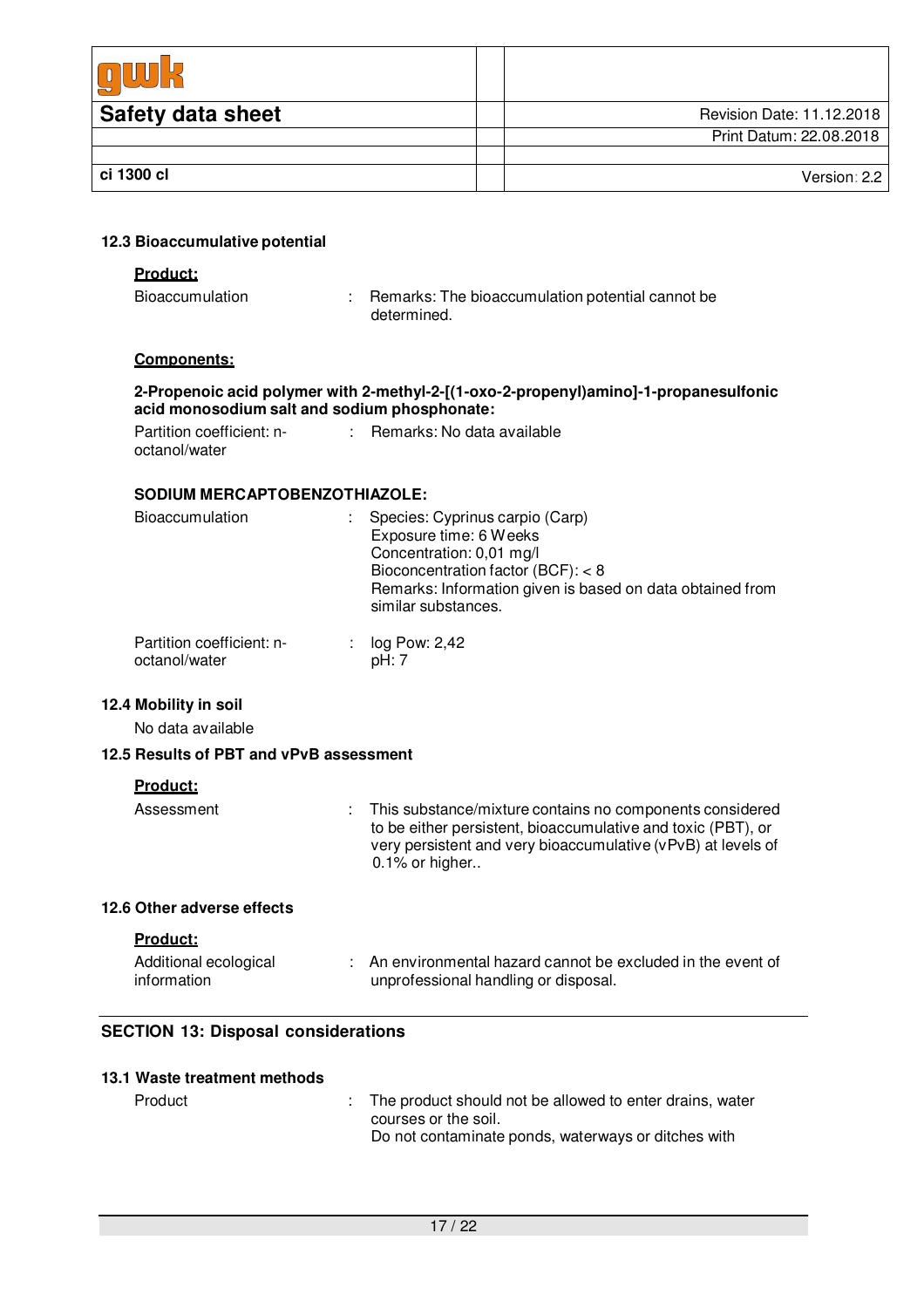| <b>Safety data sheet</b> | Revision Date: 11.12.2018 |
|--------------------------|---------------------------|
|                          | Print Datum: 22.08.2018   |
|                          |                           |
| ci 1300 cl               | Version: 2.2              |

chemical or used container. Send to a licensed waste management company.

| Contaminated packaging | : Empty remaining contents.<br>Dispose of as unused product.<br>Empty containers should be taken to an approved waste<br>handling site for recycling or disposal.<br>Do not re-use empty containers. |
|------------------------|------------------------------------------------------------------------------------------------------------------------------------------------------------------------------------------------------|
|------------------------|------------------------------------------------------------------------------------------------------------------------------------------------------------------------------------------------------|

## **SECTION 14: Transport information**

### **14.1 UN number**

**ADR:** UN1719

**RID:** UN1719

**INTERNATIONAL MARITIME DANGEROUS GOODS:** UN1719

**INTERNATIONAL AIR TRANSPORT ASSOCIATION - CARGO:** UN1719

**INTERNATIONAL AIR TRANSPORT ASSOCIATION - PASSENGER:** UN1719

#### **14.2 UN proper shipping name**

**ADR:** CAUSTIC ALKALI LIQUID, N.O.S. (POTASSIUM HYDROXIDE) **RID:** CAUSTIC ALKALI LIQUID, N.O.S. (POTASSIUM HYDROXIDE) **INTERNATIONAL MARITIME DANGEROUS GOODS:** CAUSTIC ALKALI LIQUID, N.O.S. (POTASSIUM HYDROXIDE) **INTERNATIONAL AIR TRANSPORT ASSOCIATION - CARGO:** Caustic alkali liquid, n.o.s. (POTASSIUM HYDROXIDE) **INTERNATIONAL AIR TRANSPORT ASSOCIATION - PASSENGER:** Caustic alkali liquid, n.o.s. (POTASSIUM HYDROXIDE)

**14.3 Transport hazard class(es)** 

**ADR:** 8 **RID:** 8 **INTERNATIONAL MARITIME DANGEROUS GOODS:** 8 **INTERNATIONAL AIR TRANSPORT ASSOCIATION - CARGO:** 8 **INTERNATIONAL AIR TRANSPORT ASSOCIATION - PASSENGER:** 8

**14.4 Packing group**

**ADR:** II **RID:** II **INTERNATIONAL MARITIME DANGEROUS GOODS:** II **INTERNATIONAL AIR TRANSPORT ASSOCIATION - CARGO:** II **INTERNATIONAL AIR TRANSPORT ASSOCIATION - PASSENGER:** II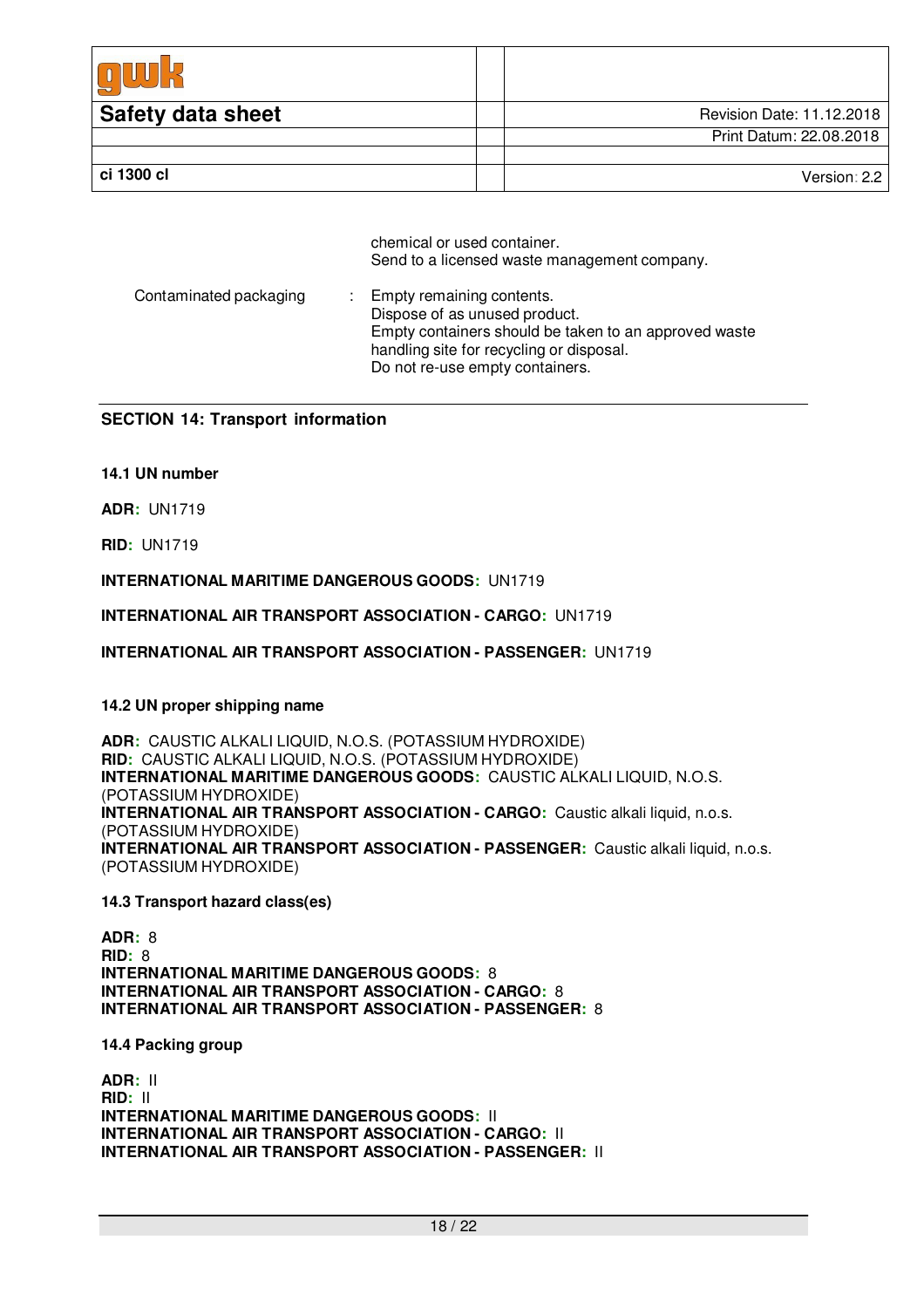| <b>Safety data sheet</b> | Revision Date: 11.12.2018 |
|--------------------------|---------------------------|
|                          | Print Datum: 22.08.2018   |
|                          |                           |
| ci 1300 cl               | Version: 2.2              |

#### **14.5 Environmental hazards**

**ADR:** Not applicable **RID:** Not applicable **INTERNATIONAL MARITIME DANGEROUS GOODS:** Not applicable **INTERNATIONAL AIR TRANSPORT ASSOCIATION - CARGO:** Not applicable **INTERNATIONAL AIR TRANSPORT ASSOCIATION - PASSENGER:** Not applicable

#### ` **14.6 Special precautions for user**

Not applicable

#### **14.7 Transport in bulk according to Annex II of Marpol and the IBC Code**

Not applicable for product as supplied.

Dangerous goods descriptions (if indicated above) may not reflect quantity, end-use or region-specific exceptions that can be applied. Consult shipping documents for descriptions that are specific to the shipment.

### **SECTION 15: Regulatory information**

#### **15.1 Safety, health and environmental regulations/legislation specific for the substance or mixture**

| REACH - Candidate List of Substances of Very High<br>Concern for Authorisation (Article 59).                                                                                 | t. | Not applicable                                                                           |  |  |
|------------------------------------------------------------------------------------------------------------------------------------------------------------------------------|----|------------------------------------------------------------------------------------------|--|--|
| REACH - List of substances subject to authorisation<br>(Annex XIV)                                                                                                           |    | : Not applicable                                                                         |  |  |
| Regulation (EC) No 1005/2009 on substances that<br>deplete the ozone layer                                                                                                   |    | Not applicable                                                                           |  |  |
| Regulation (EC) No 850/2004 on persistent organic<br>pollutants                                                                                                              |    | Not applicable                                                                           |  |  |
| Regulation (EC) No 649/2012 of the European<br>Parliament and the Council concerning the export and<br>import of dangerous chemicals                                         |    | Not applicable                                                                           |  |  |
| REACH - Restrictions on the manufacture, placing on<br>the market and use of certain dangerous substances,<br>preparations and articles (Annex XVII)                         |    | : Conditions of restriction for the<br>following entries should be<br>considered:<br>(3) |  |  |
| Seveso III: Directive 2012/18/EU of the European Parliament and of the Council on the control of<br>major-accident hazards involving dangerous substances.<br>Not applicable |    |                                                                                          |  |  |
| Water contaminating class<br>: WGK 1 slightly water endangering<br>(Germany)                                                                                                 |    |                                                                                          |  |  |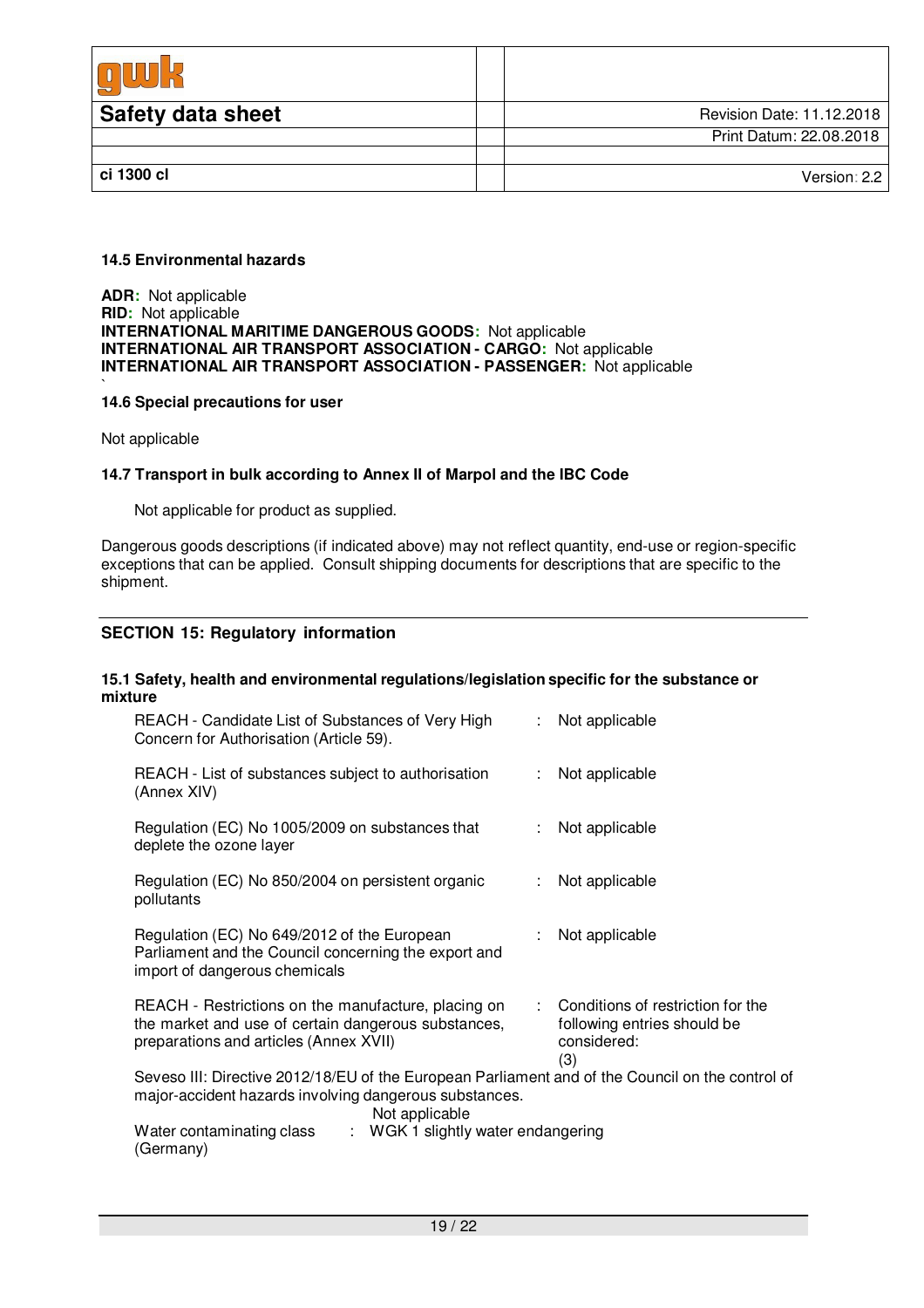| <b>Safety data sheet</b> | Revision Date: 11.12.2018 |
|--------------------------|---------------------------|
|                          | Print Datum: 22.08.2018   |
|                          |                           |
| ci 1300 cl               | Version: 2.2              |

| The components of this product are reported in the following inventories: |                           |                                                                                                                   |  |  |
|---------------------------------------------------------------------------|---------------------------|-------------------------------------------------------------------------------------------------------------------|--|--|
| <b>DSL</b>                                                                | ÷.                        | This product contains one or more components that are not on<br>the Canadian DSL and have annual quantity limits. |  |  |
| <b>AICS</b>                                                               |                           | Not in compliance with the inventory                                                                              |  |  |
| <b>ENCS</b>                                                               |                           | : Not in compliance with the inventory                                                                            |  |  |
| KECI                                                                      | $\mathbb{Z}^{\mathbb{Z}}$ | Not in compliance with the inventory                                                                              |  |  |
| <b>PICCS</b>                                                              | ÷                         | Not in compliance with the inventory                                                                              |  |  |
| <b>IECSC</b>                                                              | ÷.                        | Not in compliance with the inventory                                                                              |  |  |
| <b>TCSI</b>                                                               |                           | : Not in compliance with the inventory                                                                            |  |  |
| <b>TSCA</b>                                                               |                           | Not On TSCA Inventory                                                                                             |  |  |

## **15.2 Chemical safety assessment**

No data available

## **SECTION 16: Other information**

## **Further information**

Revision Date: 11.12.2018

# **Classification procedure:**

| Met. Corr. 1      | H <sub>290</sub> | Calculation method                  |
|-------------------|------------------|-------------------------------------|
| Skin Corr. 1A     | H314             | Based on product data or assessment |
| Eye Dam. 1        | H318             | Based on product data or assessment |
| Skin Sens, 1      | H317             | Calculation method                  |
| Aquatic Chronic 3 | H412             | Calculation method                  |
|                   |                  |                                     |

## **Full text of H-Statements**

| H <sub>290</sub>  | May be corrosive to metals.                           |
|-------------------|-------------------------------------------------------|
| H302              | Harmful if swallowed.                                 |
| H <sub>3</sub> 14 | Causes severe skin burns and eye damage.              |
| H315              | Causes skin irritation.                               |
| H317              | May cause an allergic skin reaction.                  |
| H318              | Causes serious eye damage.                            |
| H319              | Causes serious eye irritation.                        |
| H400              | Very toxic to aquatic life.                           |
| H410              | Very toxic to aquatic life with long lasting effects. |
| H411              | Toxic to aquatic life with long lasting effects.      |
| H412              | Harmful to aquatic life with long lasting effects.    |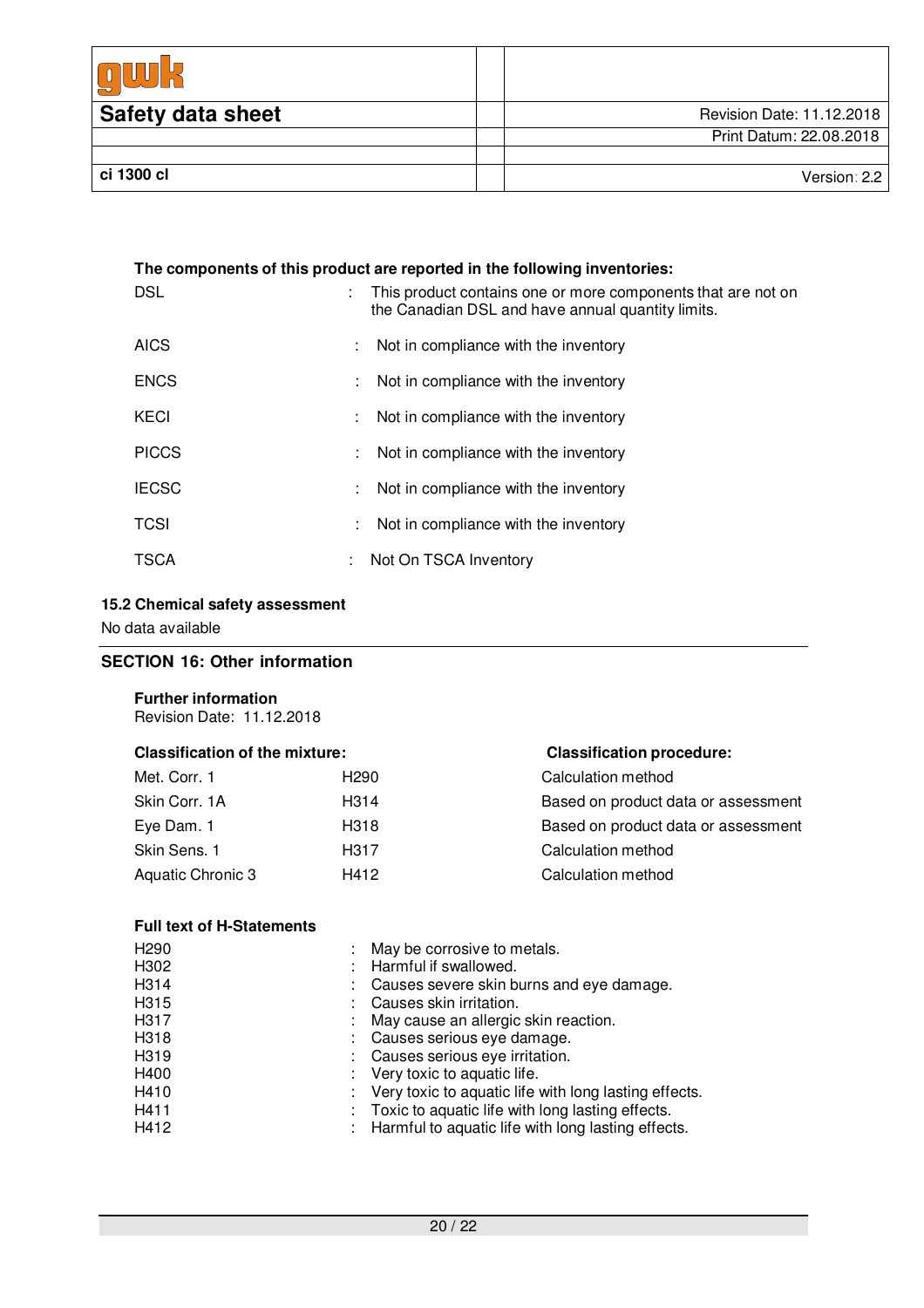| <b>Safety data sheet</b> | Revision Date: 11.12.2018 |
|--------------------------|---------------------------|
|                          | Print Datum: 22.08.2018   |
|                          |                           |
| ci 1300 cl               | Version: $2.2$            |

#### **Full text of other abbreviations**

| Acute Tox.             | : Acute toxicity           |
|------------------------|----------------------------|
| <b>Aquatic Acute</b>   | : Acute aquatic toxicity   |
| <b>Aquatic Chronic</b> | : Chronic aquatic toxicity |
| Eye Dam.               | : Serious eye damage       |
| Eye Irrit.             | : Eye irritation           |
| Met. Corr.             | : Corrosive to metals      |
| Skin Corr.             | : Skin corrosion           |
| Skin Irrit.            | : Skin irritation          |
| Skin Sens.             | : Skin sensitisation       |
|                        |                            |

ADN - European Agreement concerning the International Carriage of Dangerous Goods by Inland Waterways; ADR - European Agreement concerning the International Carriage of Dangerous Goods by Road; AICS - Australian Inventory of Chemical Substances; ASTM - American Society for the Testing of Materials; bw - Body weight; CLP - Classification Labelling Packaging Regulation; Regulation (EC) No 1272/2008; CMR - Carcinogen, Mutagen or Reproductive Toxicant; DIN - Standard of the German Institute for Standardisation; DSL - Domestic Substances List (Canada); ECHA - European Chemicals Agency; EC-Number - European Community number; ECx - Concentration associated with x% response; ELx - Loading rate associated with x% response; EmS - Emergency Schedule; ENCS - Existing and New Chemical Substances (Japan); ErCx - Concentration associated with x% growth rate response; GHS - Globally Harmonized System; GLP - Good Laboratory Practice; IARC - International Agency for Research on Cancer; IATA - International Air Transport Association; IBC - International Code for the Construction and Equipment of Ships carrying Dangerous Chemicals in Bulk; IC50 - Half maximal inhibitory concentration; ICAO - International Civil Aviation Organization; IECSC - Inventory of Existing Chemical Substances in China; IMDG - International Maritime Dangerous Goods; IMO - International Maritime Organization; ISHL - Industrial Safety and Health Law (Japan); ISO - International Organisation for Standardization; KECI - Korea Existing Chemicals Inventory; LC50 - Lethal Concentration to 50 % of a test population; LD50 - Lethal Dose to 50% of a test population (Median Lethal Dose); MARPOL - International Convention for the Prevention of Pollution from Ships; n.o.s. - Not Otherwise Specified; NO(A)EC - No Observed (Adverse) Effect Concentration; NO(A)EL - No Observed (Adverse) Effect Level; NOELR - No Observable Effect Loading Rate; NZIoC - New Zealand Inventory of Chemicals; OECD - Organization for Economic Co-operation and Development; OPPTS - Office of Chemical Safety and Pollution Prevention; PBT - Persistent, Bioaccumulative and Toxic substance; PICCS - Philippines Inventory of Chemicals and Chemical Substances; (Q)SAR - (Quantitative) Structure Activity Relationship; REACH - Regulation (EC) No 1907/2006 of the European Parliament and of the Council concerning the Registration, Evaluation, Authorisation and Restriction of Chemicals; RID - Regulations concerning the International Carriage of Dangerous Goods by Rail; SADT - Self-Accelerating Decomposition Temperature; SDS - Safety Data Sheet; SVHC - Substance of Very High Concern; TCSI - Taiwan Chemical Substance Inventory; TRGS - Technical Rule for Hazardous Substances; TSCA - Toxic Substances Control Act (United States); UN - United Nations; vPvB - Very Persistent and Very Bioaccumulative

#### **Further information**

Other information : The information accumulated herein is believed to be accurate but is not warranted to be whether originating with the company or not. Recipients are advised to confirm in advance of need that the information is current, applicable, and suitable